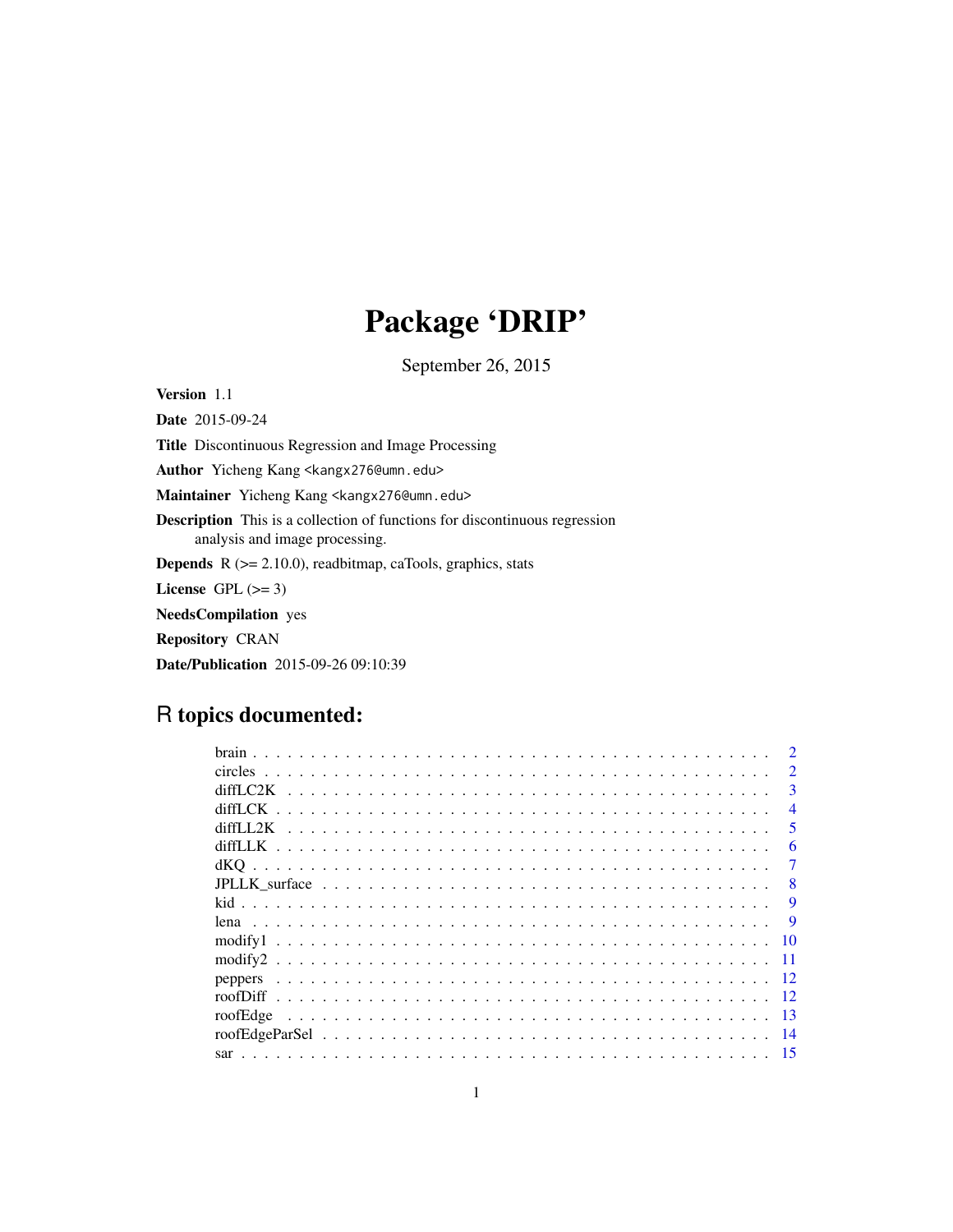#### <span id="page-1-0"></span>2 circles and  $\alpha$  circles and  $\alpha$  circles and  $\alpha$  circles and  $\alpha$  circles and  $\alpha$  circles

| Index |  |
|-------|--|
|       |  |

brain *Brain image*

# Description

This file contains data of a brain image. It has 217x217 pixels. Gray levels are in the range [0, 255]. In the data file, observations are listed as a 217 x217 matrix. This image has blur involved.

# Usage

brain

# Format

This dataset is saved in an ascii file.

circles *Image of circles*

# Description

This file contains data of the original circles image. It has 256x256 pixels. Gray levels are in the range [0, 255]. In the data file, observations are listed as a 256x256 matrix.

# Usage

circles

# Format

This dataset is saved in an ascii file.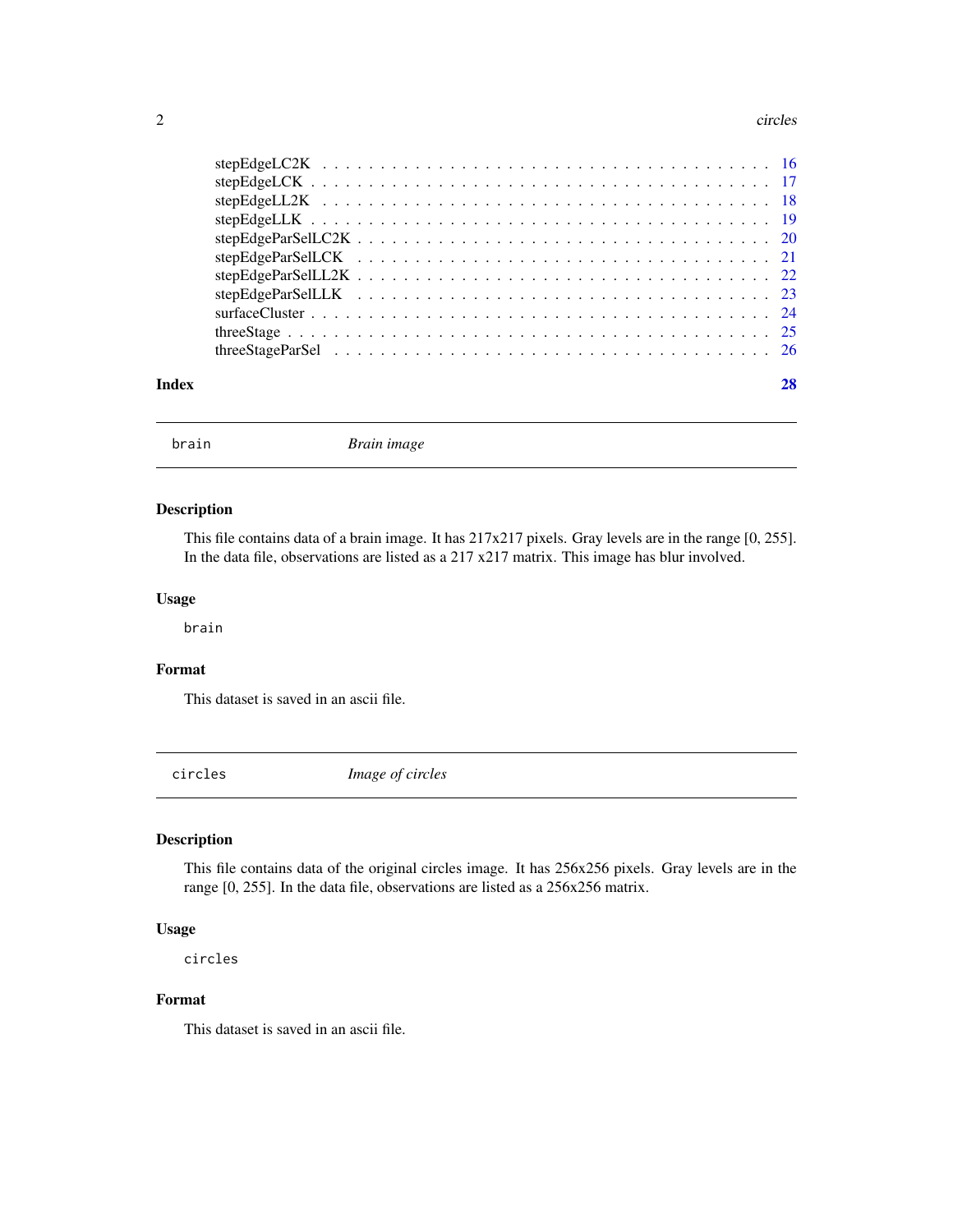<span id="page-2-1"></span><span id="page-2-0"></span>

Compute difference between two one-sided LC2K estimators along the gradient direction.

# Usage

diffLC2K(image, bandwidth, plot)

# Arguments

| image     | A square matrix object of size n by n, no missing value allowed.                |
|-----------|---------------------------------------------------------------------------------|
| bandwidth | A positive integer to specify the number of pixels used in the local smoothing. |
| plot      | If plot = TRUE, an image of the difference at each pixel is plotted.            |

# Details

At each pixel, the gradient is estimated by a local linear kernel smoothing procedure. Next, the local neighborhood is divided into two halves along the direction perpendicular to  $(\hat{f}_x^i, \hat{f}_y^j)$ . Then the onesided deblurring local constant kernel (LC2K) estimates are obtained in the two half neighborhoods respectively.

# Value

Returns a matrix of the estimated difference,  $|\hat{f}_+ - \hat{f}_-|$ , at each pixel.

# References

Kang, Y., and Qiu, P., "Jump Detection in Blurred Regression Surfaces," *Technometrics*, 56, 2014, 539-550.

#### See Also

[diffLCK](#page-3-1), [diffLLK](#page-5-1), [diffLL2K](#page-4-1), [stepEdgeLC2K](#page-15-1)

```
data(sar) # SAR image is bundled with the package and it is a
         # standard test image in statistics literature.
diff = diffLC2K(image = sar, bandwidth = 4)
```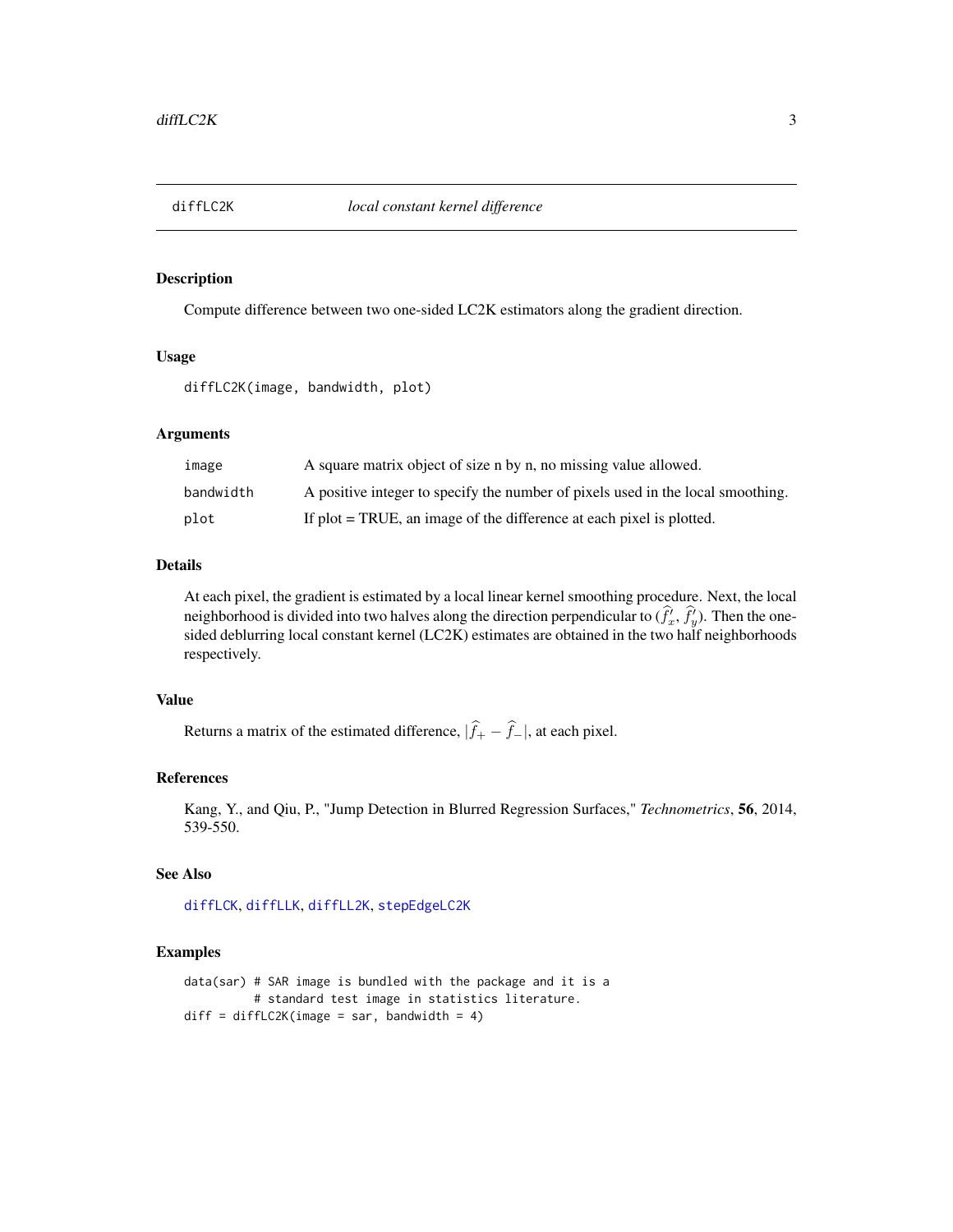<span id="page-3-1"></span><span id="page-3-0"></span>

Compute difference between two one-sided LCK estimators along the gradient direction.

# Usage

diffLCK(image, bandwidth, plot)

# Arguments

| image     | A square matrix object of size n by n, no missing value allowed.                |
|-----------|---------------------------------------------------------------------------------|
| bandwidth | A positive integer to specify the number of pixels used in the local smoothing. |
| plot      | If plot = TRUE, an image of the difference at each pixel is plotted.            |

# Details

At each pixel, the gradient is estimated by a local linear kernel smoothing procedure. Next, the local neighborhood is divided into two halves along the direction perpendicular to  $(\hat{f}_x^i, \hat{f}_y^i)$ . Then the one- sided local constant kernel (LCK) estimates are obtained in the two half neighborhoods respectively.

# Value

Returns a matrix of the estimated difference,  $|\hat{f}_+ - \hat{f}_-|$ , at each pixel.

# References

Kang, Y., and Qiu, P., "Jump Detection in Blurred Regression Surfaces," *Technometrics*, 56, 2014, 539-550.

#### See Also

[diffLLK](#page-5-1), [diffLC2K](#page-2-1), [diffLL2K](#page-4-1), [stepEdgeLCK](#page-16-1)

```
data(sar) # SAR image is bundled with the package and it is a
         # standard test image in statistics literature.
diff = diffLCK(image = sar, bandwidth = 4)
```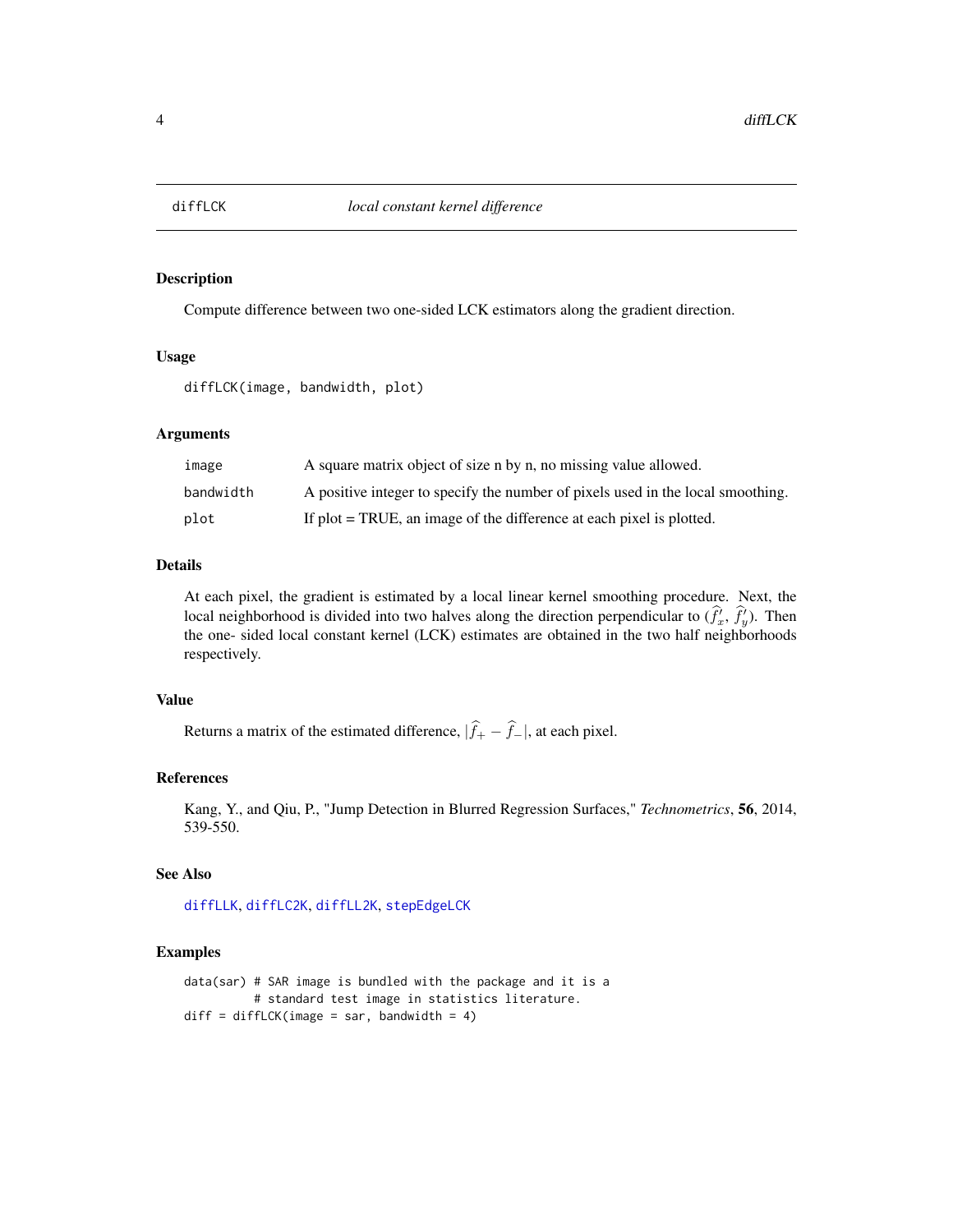<span id="page-4-1"></span><span id="page-4-0"></span>

Compute difference between two one-sided LL2K estimators along the gradient direction.

# Usage

diffLL2K(image, bandwidth, plot)

# Arguments

| image     | A square matrix object of size n by n, no missing value allowed.                |
|-----------|---------------------------------------------------------------------------------|
| bandwidth | A positive integer to specify the number of pixels used in the local smoothing. |
| plot      | If plot = TRUE, an image of the difference at each pixel is plotted.            |

# Details

At each pixel, the gradient is estimated by a local linear kernel smoothing procedure. Next, the local neighborhood is divided into two halves along the direction perpendicular to  $(\hat{f}_x^i, \hat{f}_y^j)$ . Then the onesided deblurring local linear kernel (LL2K) estimates are obtained in the two half neighborhoods respectively.

# Value

Returns a matrix of the estimated difference,  $|\hat{f}_+ - \hat{f}_-|$ , at each pixel.

# References

Kang, Y., and Qiu, P., "Jump Detection in Blurred Regression Surfaces," *Technometrics*, 56, 2014, 539-550.

#### See Also

[diffLCK](#page-3-1), [diffLC2K](#page-2-1), [diffLLK](#page-5-1), [stepEdgeLL2K](#page-17-1)

```
data(sar) # SAR image is bundled with the package and it is a
         # standard test image in statistics literature.
diff = diffLL2K(image = sar, bandwidth = 6)
```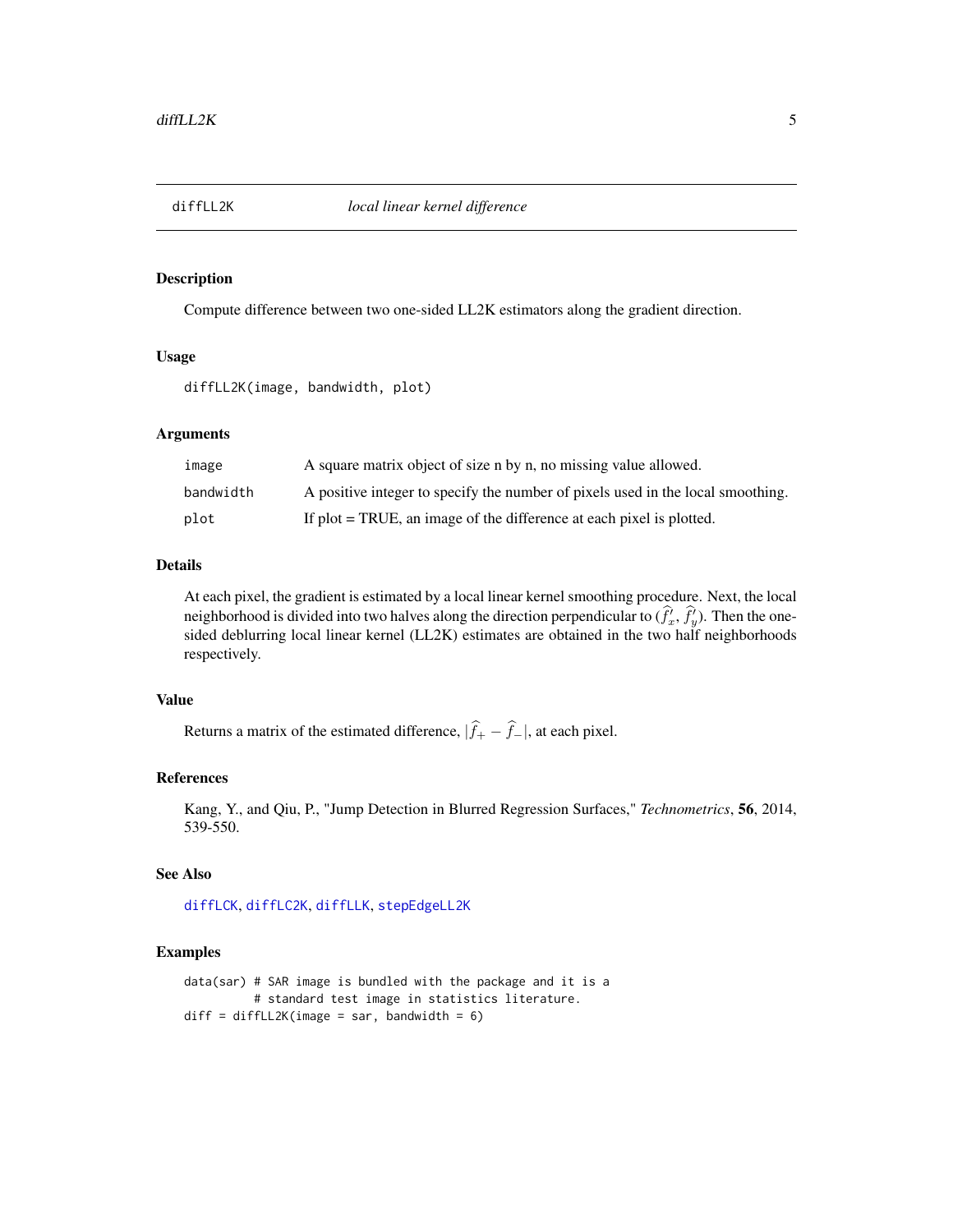<span id="page-5-1"></span><span id="page-5-0"></span>

Compute difference between two one-sided LLK estimators along the gradient direction.

#### Usage

```
diffLLK(image, bandwidth, plot)
```
#### Arguments

| image     | A square matrix object of size n by n, no missing value allowed.                |
|-----------|---------------------------------------------------------------------------------|
| bandwidth | A positive integer to specify the number of pixels used in the local smoothing. |
| plot      | If plot = TRUE, an image of the difference at each pixel is plotted.            |

# Details

At each pixel, the gradient is estimated by a local linear kernel smoothing procedure. Next, the local neighborhood is divided into two halves along the direction perpendicular to  $(\hat{f}_x^i, \hat{f}_y^j)$ . Then the onesided local linear kernel (LLK) estimates are obtained in the two half neighborhoods respectively.

# Value

Returns a matrix of the estimated difference,  $|\hat{f}_+ - \hat{f}_-|$ , at each pixel.

#### References

Kang, Y., and Qiu, P., "Jump Detection in Blurred Regression Surfaces," *Technometrics*, 56, 2014, 539-550.

# See Also

[diffLCK](#page-3-1), [diffLC2K](#page-2-1), [diffLL2K](#page-4-1), [stepEdgeLLK](#page-18-1)

```
data(sar) # SAR image is bundled with the package and it is a
         # standard test image in statistics literature.
diff = diffLLK(image = sar, bandwidth = 6)
```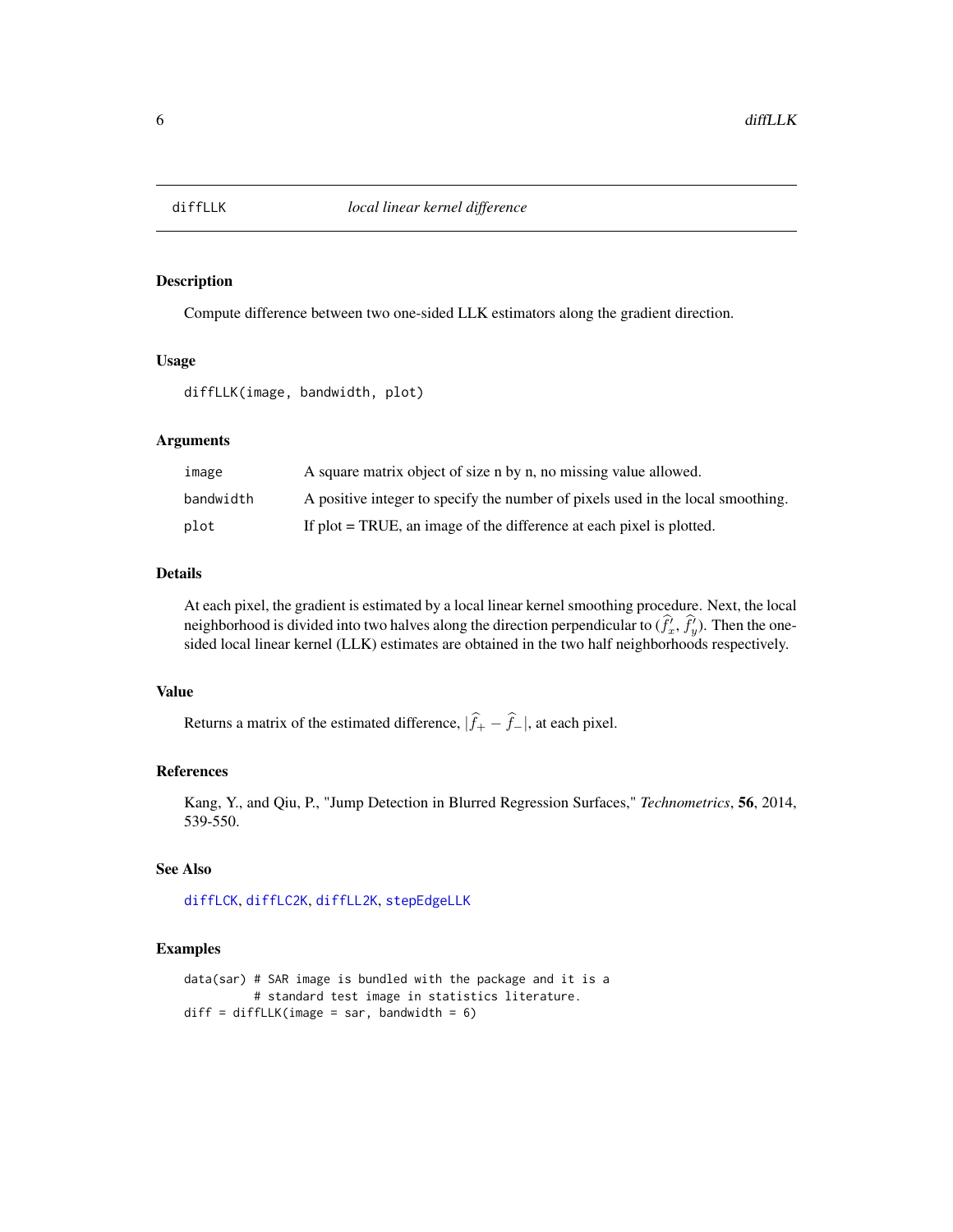Compute the d\_KQ distance between two sets of edge pixels. It can be used as a performance measure for (step/roof) edge detectors

#### Usage

dKQ(edge1, edge2)

# Arguments

| edge1 | One set of pixels       |
|-------|-------------------------|
| edge2 | The other set of pixels |

# Details

The mathematical definition of  $d_{KQ}$  is as follows.  $d_{KQ}(S_1, S_2) = \frac{0.5}{|S_1|} \sum_{p_1 \in S_1} d_E(p_1, S_2)$  +  $\frac{0.5}{|S_2|}$   $\sum_{p_2 \in S_2}$   $d_E(p_2, S_1)$ , where  $S_1$  and  $S_2$  are two point sets, and  $d_E$  denotes the Euclidean distance.

# Value

Value of the  $d_{KO}$ 

#### References

Kang, Y., and Qiu, P., "Jump Detection in Blurred Regression Surfaces," *Technometrics*, 56, 2014, 539-550.

```
mat1 = matrix(c(1, rep(0, 3)), ncol = 2)mat2 = matrix(c(rep(0, 3), 1), ncol = 2)dKQ(mat1, mat2)
```
<span id="page-6-0"></span>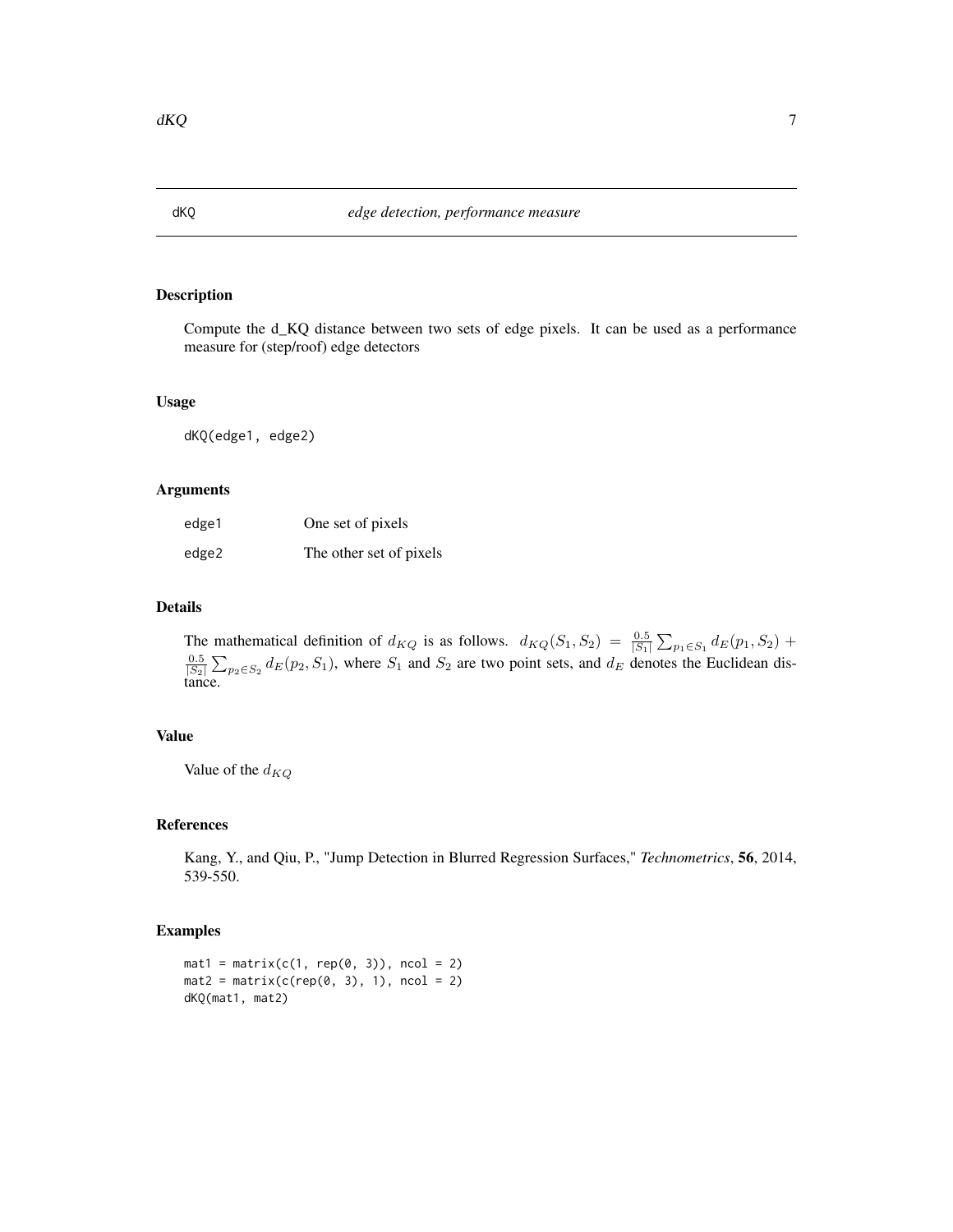<span id="page-7-1"></span><span id="page-7-0"></span>

Estimate surface using piecewise local linear kernel smoothing. Bandwidth is chosen by leave-oneout cross validation.

# Usage

JPLLK\_surface(image, bandwidth, plot = FALSE)

#### Arguments

| image     | A square matrix object of size n by n, no missing value allowed.                                                                                                                                    |
|-----------|-----------------------------------------------------------------------------------------------------------------------------------------------------------------------------------------------------|
| bandwidth | A numeric vector with positive integers, which specify the number of pixels used<br>in the local smoothing. The final fitted surface chooses the optimal bandwidth<br>from those provided by users. |
| plot      | If $plot = TRUE$ , the image of the fitted surface is plotted                                                                                                                                       |

#### Details

At each pixel, the gradient is estimated by a local linear kernel smoothing procedure. Next, the local neighborhood is divided into two halves along the direction perpendicular to  $(\hat{f}_x^i, \hat{f}_y^j)$ . Then the onesided local linear kernel (LLK) estimates are obtained in the two half neighborhoods respectively. Among these two one-sided estimates, the one with smaller weighted mean square error is chosen to be the final estimate of the regression surface at the pixel.

#### Value

A list of fitted values, residuals, chosen bandwidth and estimated sigma.

# References

Qiu, P., "Jump-preserving surface reconstruction from noisy data", *Annals of the Institute of Statistical Mathematics*, 61(3), 2009, 715-751.

#### See Also

[threeStage](#page-24-1), [surfaceCluster](#page-23-1)

# Examples

data(sar) # SAR image is bundled with the package and it is a # standard test image in statistics literature. fit = JPLLK\_surface(image=sar, bandwidth=c(3, 4))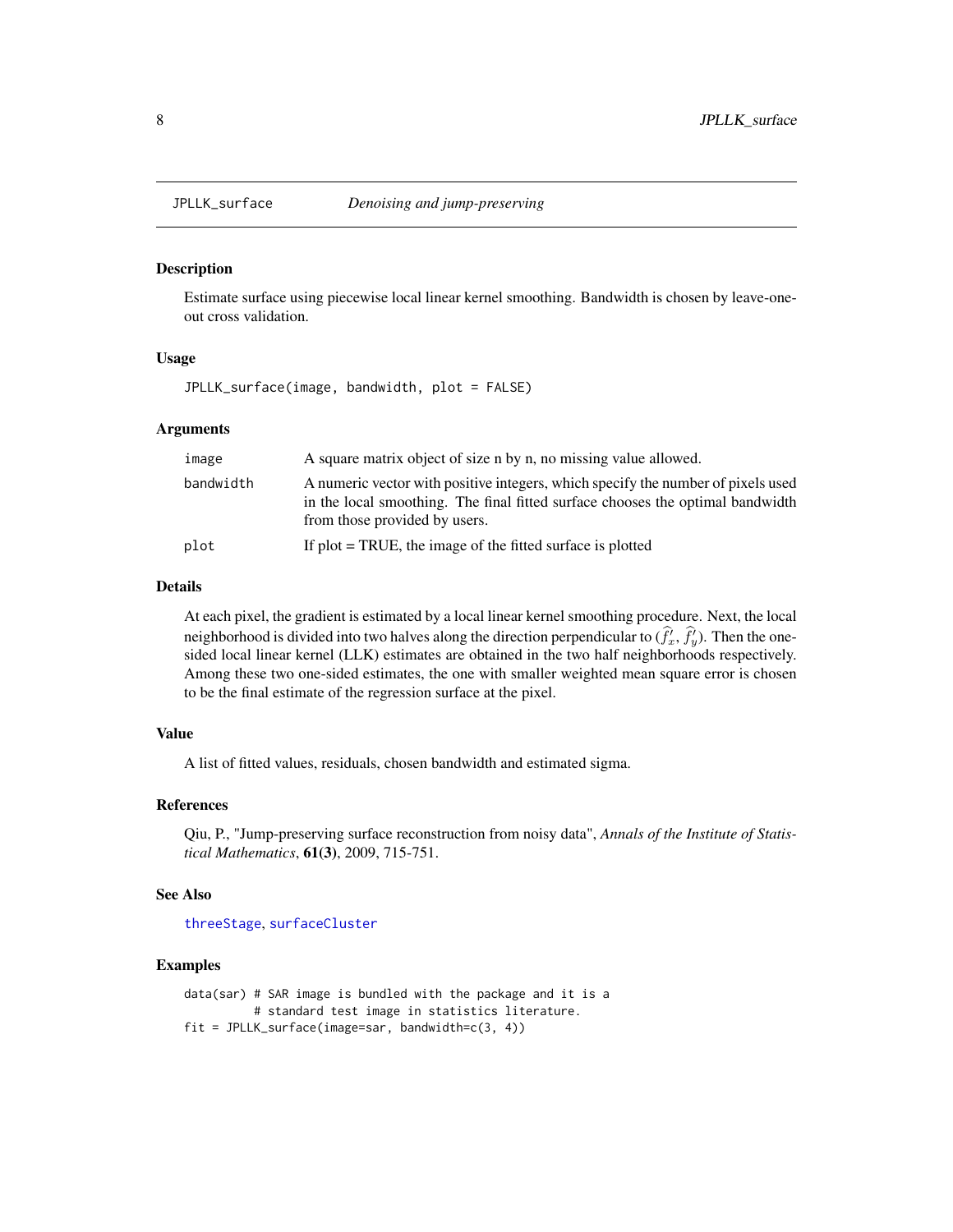<span id="page-8-0"></span>This file contains data of original kid image. The image has 387x387 pixels. Gray levels are in the range [0, 255]. In the data file, observations are listed as a 387x387 matrix. This image has spatially variant blur involved.

#### Usage

kid

# Format

This dataset is saved in an ascii file.

# References

Kang, Y., and Qiu, P., "Jump Detection in Blurred Regression Surfaces," *Technometrics*, 56, 2014, 539-550.

lena *Image of Lena*

# Description

This file contains data of the original Lena image. It has 512x512 pixels. Gray levels are in the range [0, 255]. In the data file, observations are listed as a 512x512 matrix.

# Usage

lena

# Format

This dataset is saved in an ascii file.

# References

November 1972 issue of Playboy magazine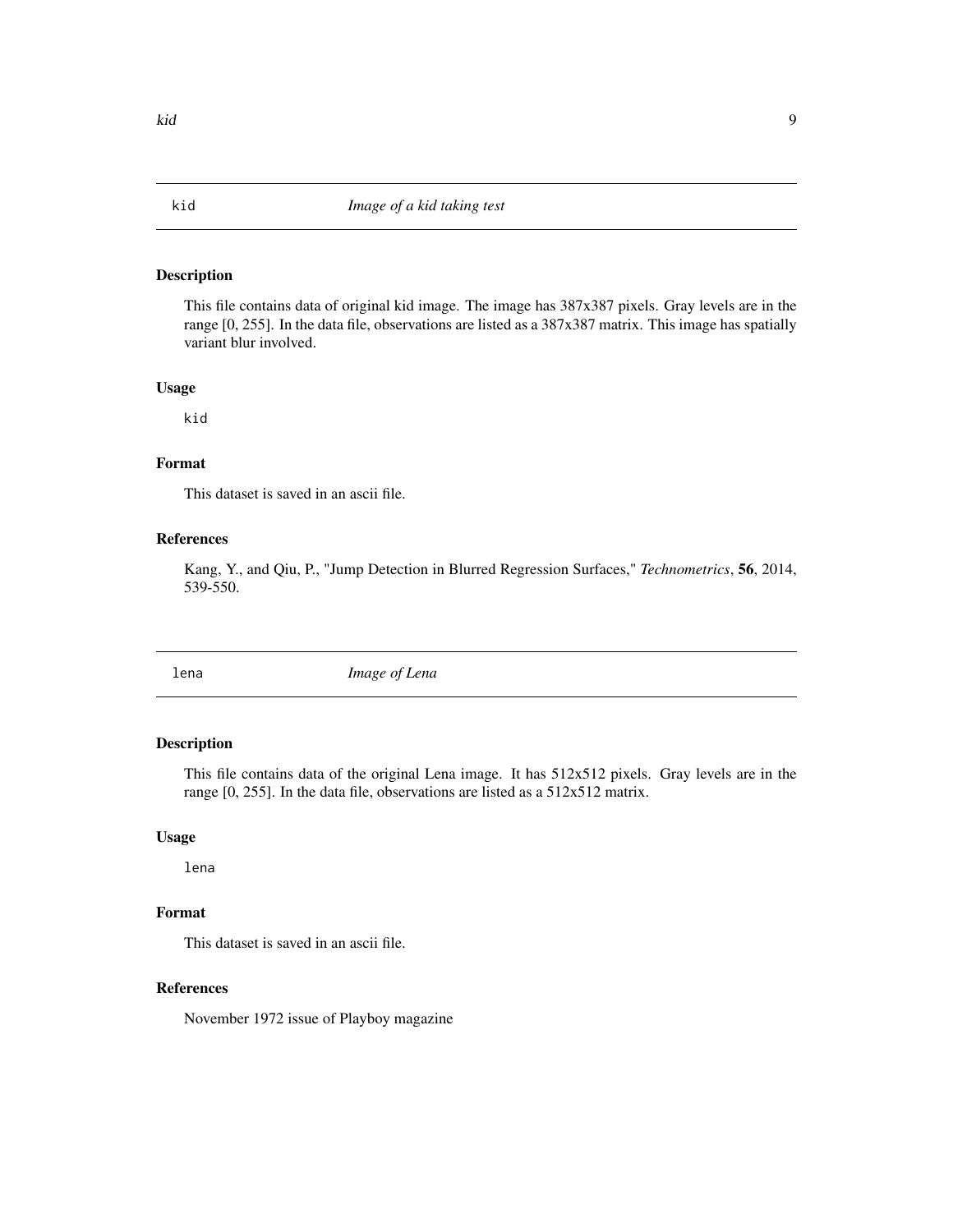<span id="page-9-1"></span><span id="page-9-0"></span>

Modify detected edges to make them thin.

#### Usage

modify1(bandwidth, image, edge, plot)

# Arguments

| image     | A matrix that represents the image.                                                                         |
|-----------|-------------------------------------------------------------------------------------------------------------|
| bandwidth | A positive integer to specify the number of pixels used in the local smoothing.                             |
| edge      | A matrix of 0 and 1 represents detected edge pixels.                                                        |
| plot      | If plot = TRUE, images of detected edges before the modification and after the<br>modification are plotted. |

# Details

A local-smoothing based edge detection algorithm may flag deceptive edge pixel candidates. One kind of such candidates consists of those close to the real edges. They occur due to the nature of local smoothing. That is, if the point  $(x_i, y_j)$  is flagged, then its neighboring pixels will be flagged with high probability. This kind of deceptive candidates can make the detected edges thick. This modification procedure makes the detected edges thin.

# Value

Returns a matrix of zeros and ones of the same size as edge.

# References

Qiu, P. and Yandell, B., "Jump detection in regression surfaces," *Journal of Computational and Graphical Statistics* 6(3), 1997, 332-354.

#### See Also

[modify2](#page-10-1)

```
data(sar) # SAR image is bundled with the package and it is a
         # standard test image in statistics literature.
edge = stepEdgeLCK(sar, 4, 20)
out = modify1(4, sar, edge)
```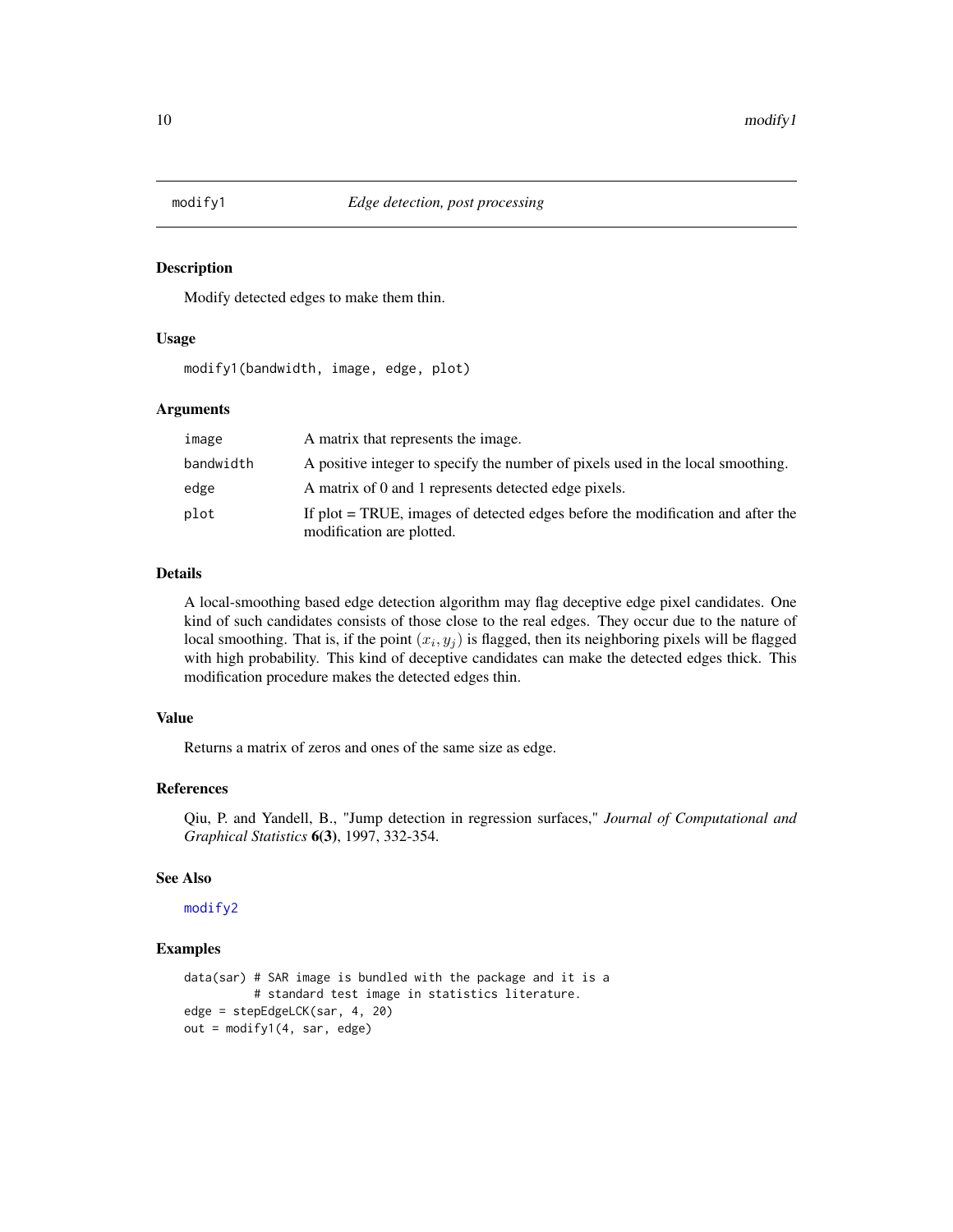<span id="page-10-1"></span><span id="page-10-0"></span>

Delete deceptive edge pixels that are scattered in the design space.

# Usage

```
modify2(bandwidth, edge, plot)
```
# Arguments

| bandwidth | A positive integer to specify the number of pixels used in the local smoothing.                             |
|-----------|-------------------------------------------------------------------------------------------------------------|
| edge      | A matrix of 0 and 1 represents detected edge pixels.                                                        |
| plot      | If plot = TRUE, images of detected edges before the modification and after the<br>modification are plotted. |

# Details

A local-smoothing based edge detection algorithm may flag deceptive edge pixel candidates. One kind of such candidates existis due to the nature of hypothesis testing, on which the threshold value of the edge detection criterion is based. That is, a point  $(x_i, y_j)$  could be flagged as a edge pixel with certain probability, even if it is actually not a edge pixel. Deceptive candidates of this kind are scattered in the whole design space. This modification procedure deletes scattered edge pixel candidates.

# Value

Returns a matrix of zeros and ones of the same size as edge.

#### References

Qiu, P. and Yandell, B., "Jump detection in regression surfaces," *Journal of Computational and Graphical Statistics* 6(3), 1997, 332-354.

#### See Also

[modify1](#page-9-1)

```
data(sar) # SAR image is bundled with the package and it is a
         # standard test image in statistics literature.
edge = stepEdgeLCK(sar, 4, 20)
out = modify2(4, edge)
```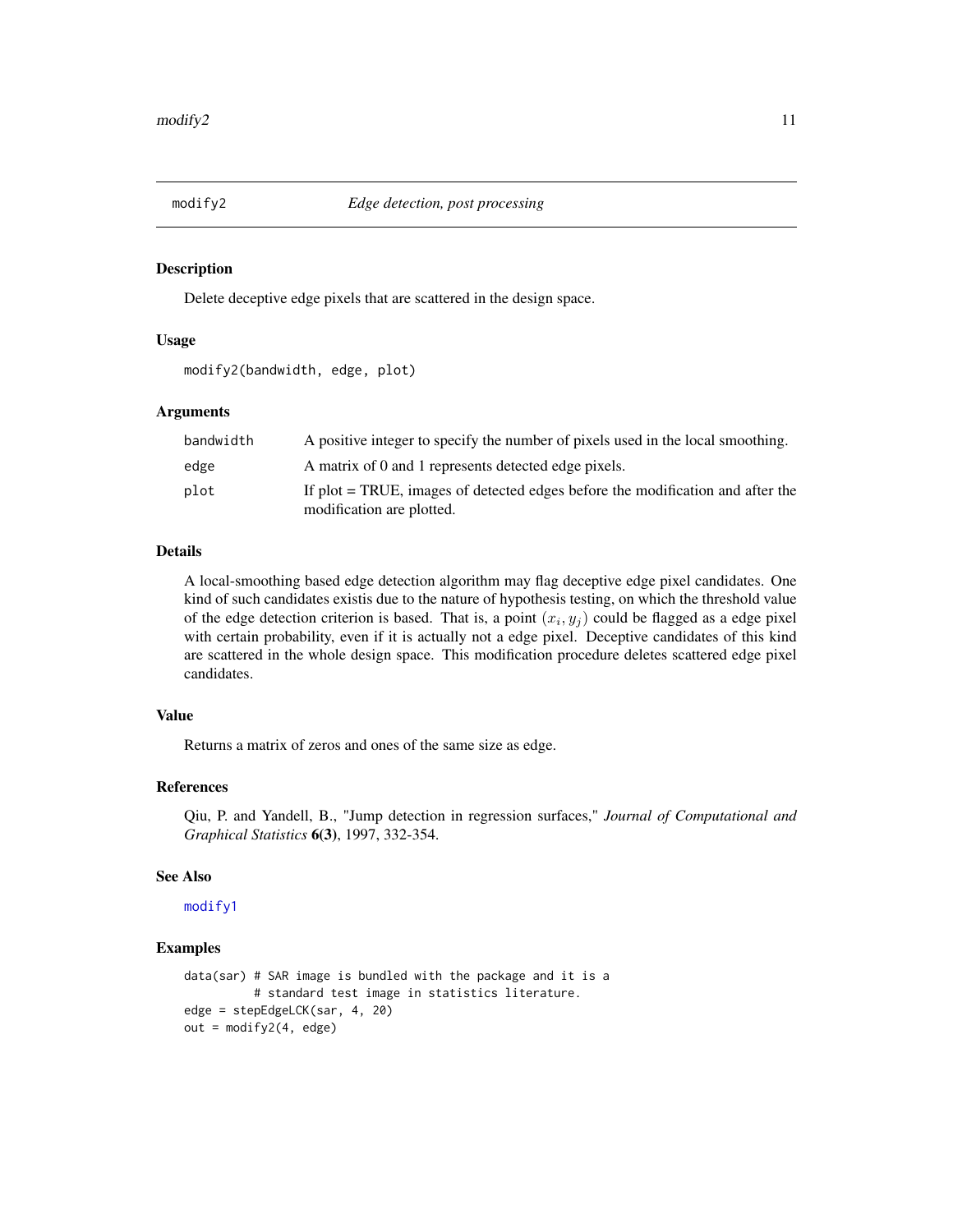<span id="page-11-0"></span>

This file contains data of the original peppers image. It has 512x512 pixels. Gray levels are in the range [0, 255]. In the data file, observations are listed as a 512x512 matrix.

#### Usage

peppers

# Format

This dataset is saved in an ascii file.

<span id="page-11-1"></span>

roofDiff *roof/valley edge detection*

#### Description

Compute difference between two one-sided gradient estimators.

#### Usage

```
roofDiff(image, bandwidth, blur)
```
#### Arguments

| image     | A square matrix object of size n by n, no missing value allowed.                  |
|-----------|-----------------------------------------------------------------------------------|
| bandwidth | A positive integer to specify the number of pixels used in the local smoothing.   |
| blur      | If blur = TRUE, besides the conventional 2-D kernel function, a univariate kernel |
|           | function is used to address the issue of blur.                                    |

#### Details

At each pixel, the second-order derivarives (i.e.,  $f''_{xx}$ ,  $f''_{xy}$ , and  $f''_{yy}$ ) are estimated by a local quadratic kernel smoothing procedure. Next, the local neighborhood is first divided into two halves along the direction perpendicular to  $(\hat{f}''_{xx}, \hat{f}''_{xy})$ . Then the one-sided estimates of  $f'_{x+}$  and  $f'_{x-}$  are obtained respectively by local linear kernel smoothing. The estimates of  $f'_{y+}$  and  $f'_{y-}$  are obtained by the same procedure except that the neighborhood is divided along the direction  $(\hat{f}''_{xy}, \hat{f}''_{yy})$ .

#### Value

Returns a matrix where each entry is the maximum of the differences:  $|\hat{f}_{x+} - \hat{f}_{x-}|$  and  $|\hat{f}_{y+} - \hat{f}_{y-}|$ at each pixel.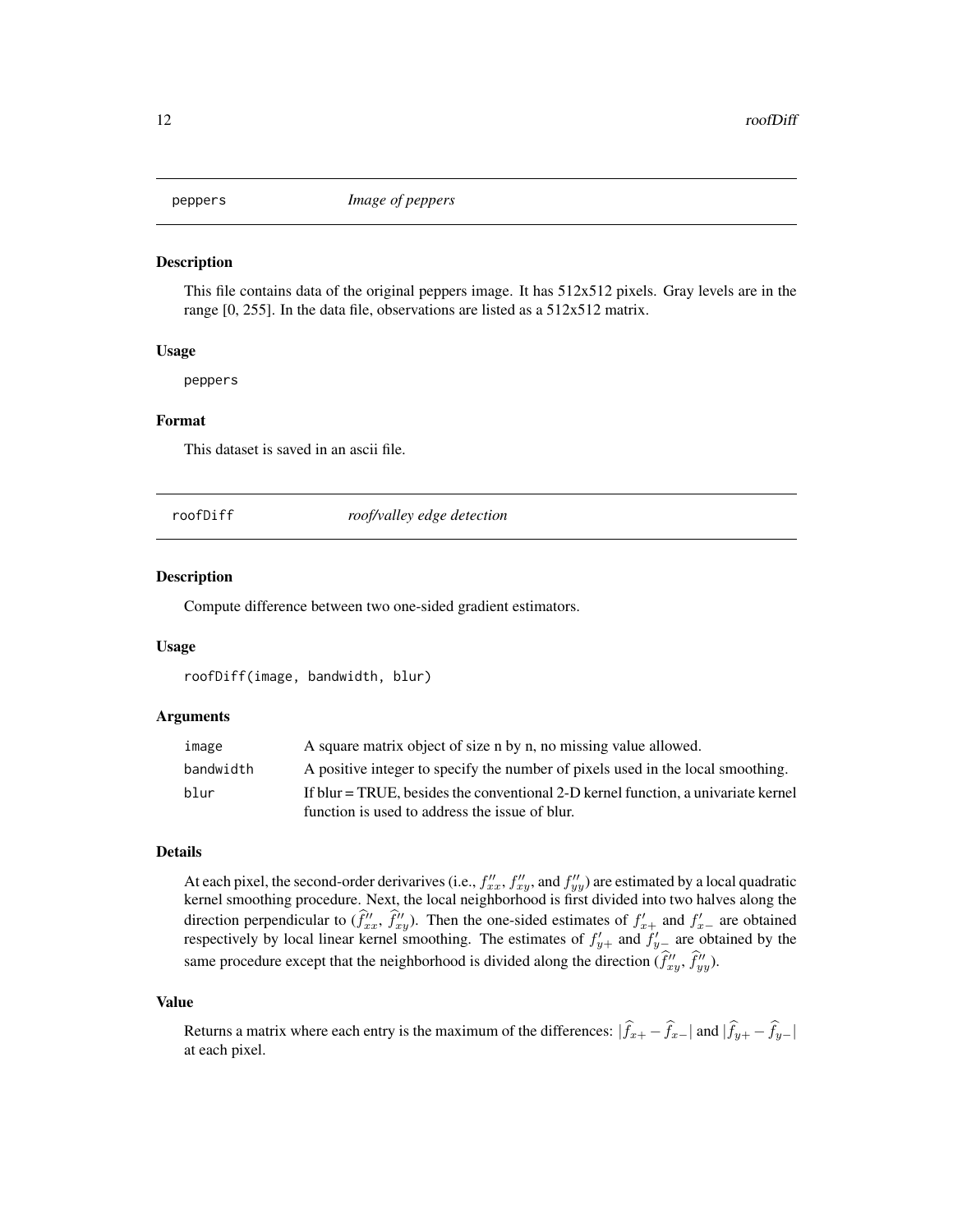#### <span id="page-12-0"></span>roofEdge 13

#### References

Qiu, P., and Kang, Y. "Blind Image Deblurring Using Jump Regression Analysis," *Statistica Sinica*, 25, 2015, 879-899.

# See Also

[roofEdgeParSel](#page-13-1), [roofEdge](#page-12-1)

#### Examples

```
data(peppers)
#diff = roofDiff(image = peppers, bandwidth = 8) # Time consuming
```
<span id="page-12-1"></span>roofEdge *Edge detection, denoising and deblurring*

#### Description

Detect roof/valley edges in an image using piecewise local linear kernel smoothing.

#### Usage

```
roofEdge(image, bandwidth, thresh, edge1, blur, plot)
```
#### Arguments

| image     | A square matrix object of size n by n, no missing value allowed.                                                                                           |
|-----------|------------------------------------------------------------------------------------------------------------------------------------------------------------|
| bandwidth | A positive integer to specify the number of pixels used in the local smoothing.                                                                            |
| thresh    | Threshold value used in the edge detection criterion.                                                                                                      |
| edge1     | Step edges. The function excludes step edges when detects roof/valley edges.                                                                               |
| blur      | If blur = TRUE, besides the conventional 2-D kernel function, a univariate kernel<br>function is used in the local smoothing to address the issue of blur. |
| plot      | If plot = TRUE, an image of detected edges is plotted.                                                                                                     |

# Details

At each pixel, the second-order derivarives (i.e.,  $f''_{xx}$ ,  $f''_{xy}$ , and  $f''_{yy}$ ) are estimated by a local quadratic kernel smoothing procedure. Next, the local neighborhood is first divided into two halves along the direction perpendicular to  $(\hat{f}''_{xx}, \hat{f}''_{xy})$ . Then the one-sided estimates of  $f'_{x+}$  and  $f'_{x-}$  are obtained respectively by local linear kernel smoothing. The estimates of  $f'_{y+}$  and  $f'_{y-}$  are obtained by the same procedure except that the neighborhood is divided along the direction  $(\hat{f}''_{xy}, \hat{f}''_{yy})$ . The pixel is flagged as a roof/valley edge pixel if  $max(|\hat{f}_{x+} - \hat{f}_{x-}|, |\hat{f}_{y+} - \hat{f}_{y-}|) >$  the specified thresh and there is no step edge pixels in the neighborhood.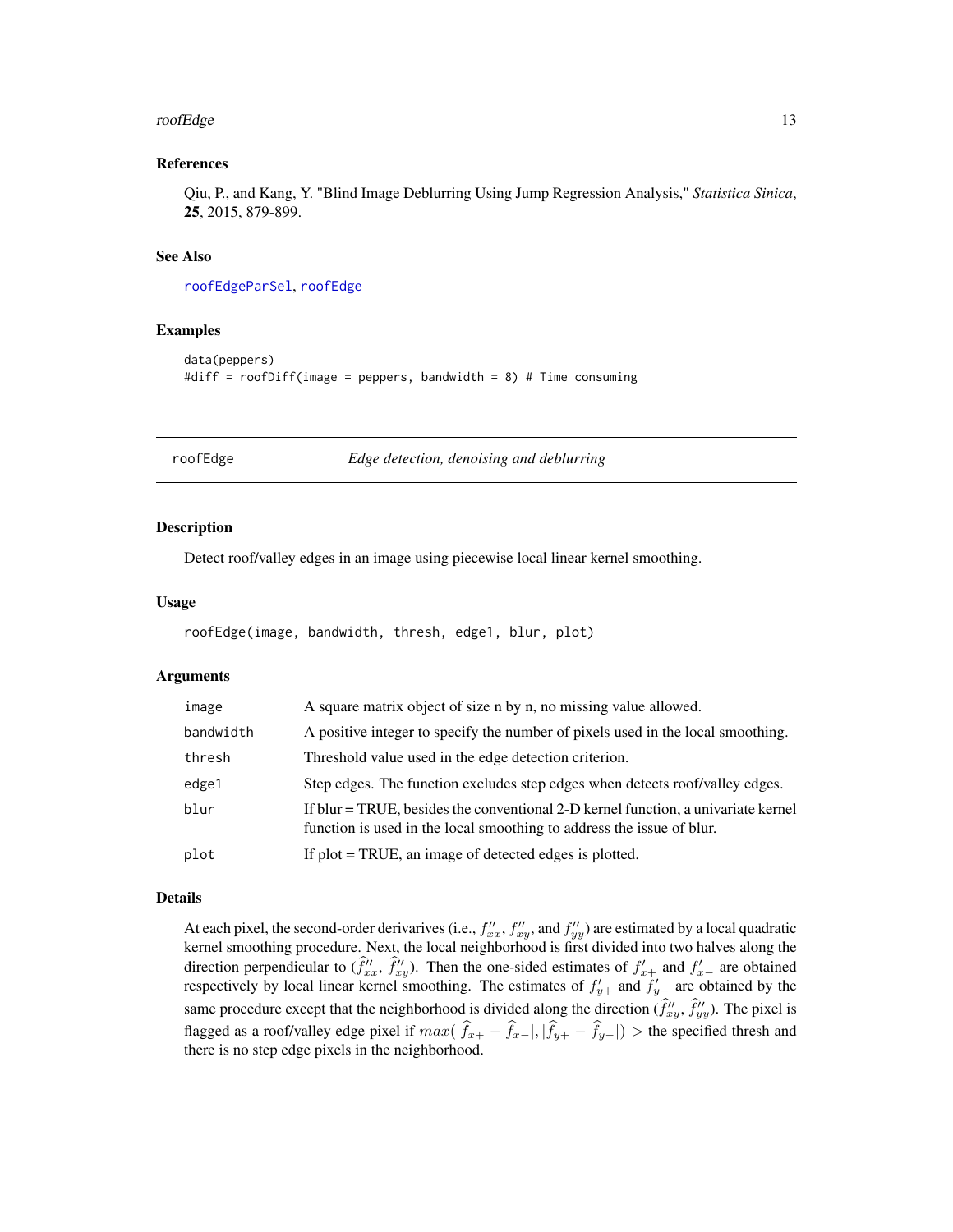# <span id="page-13-0"></span>Value

Returns a matrix of zeros and ones of the same size as image.

#### References

Qiu, P., and Kang, Y. "Blind Image Deblurring Using Jump Regression Analysis," *Statistica Sinica*, 25, 2015, 879-899.

# See Also

[roofEdgeParSel](#page-13-1), [roofDiff](#page-11-1)

# Examples

```
data(peppers)
# Not run
#step.edges = stepEdgeLLK(peppers, bandwidth=6, thresh=25, plot=FALSE)
#roof.edges = roofEdge(image=peppers, bandwidth=9, thresh=3000, edge1=step.edges,
# blur=FALSE, plot=FALSE) # Time consuming
#edges = step.edges + roof.edges
#par(mfrow=c(2,2))
#image(1-step.edges, col=gray(0:1))
#image(1-roof.edges, col=gray(0:1))
#image(1-edges, col=gray(0:1))
#image(peppers, col=gray(c(0:255)/255))
```
<span id="page-13-1"></span>roofEdgeParSel *roof/valley edge detection, parameter selection*

# Description

Select bandwidth and threshold value for the roof/valley edge detector using bootstrap procedure

# Usage

```
roofEdgeParSel(image, bandwidth, thresh, nboot, edge1, blur=FALSE)
```
#### Arguments

| image     | A square matrix object of size n by n, no missing value allowed.                                                                        |
|-----------|-----------------------------------------------------------------------------------------------------------------------------------------|
| bandwidth | Positive integers to specify the number of pixels used in the local smoothing.<br>These are the bandwidth parameters to be chosen from. |
| thresh    | Threshold values to be chosen from.                                                                                                     |
| nboot     | Number of bootstrap samples.                                                                                                            |
| edge1     | Step edges. The function excludes step edges when detect roof/valley edges.                                                             |
| blur      | TRUE if the image contains blur, FALSE otherwise.                                                                                       |
|           |                                                                                                                                         |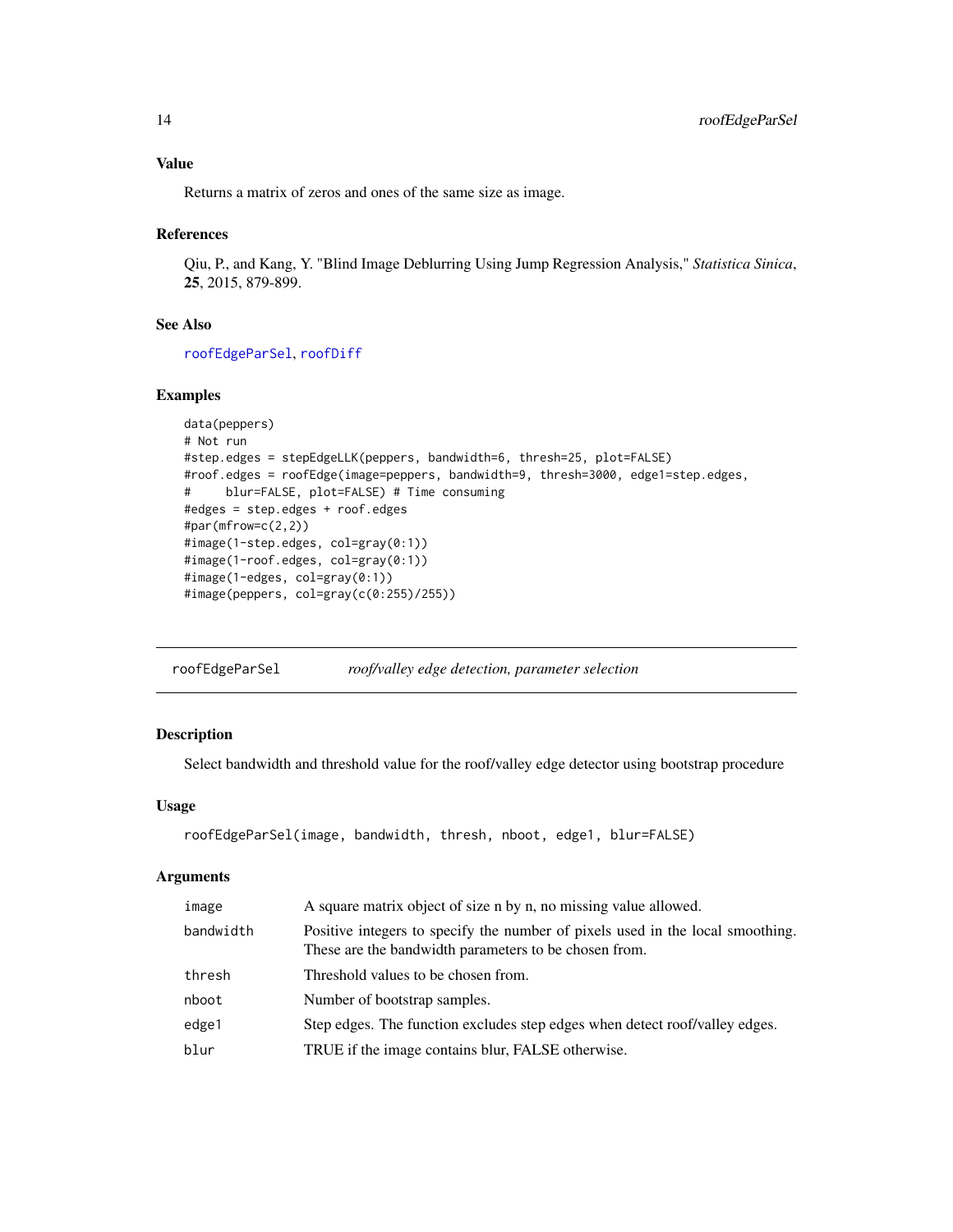# <span id="page-14-0"></span>Details

If *blur=TRUE*, then a conventional local linear kernel smoothing is applied to estimate the blurred surface; Bootstrap samples are obtained by drawing with replacement from the residuals and the  $d_{KQ}$  is computed for the detected edges of the original sample and those of the bootstrap samples. If *blur=FALSE*, the procedure is the same as when *blur=TRUE* except that a jump-preserving kernel smoothing procedure is used to obtain residuals.

# Value

Returns a list of the selected bandwdith, the selected threshold value, and a matrix of  $d_{KQ}$  values with each entry corresponding to each combination of bandwdith and threshold.

#### References

Qiu, P., and Kang, Y. "Blind Image Deblurring Using Jump Regression Analysis," *Statistica Sinica*, 25, 2015, 879-899.

# See Also

[roofDiff](#page-11-1), [roofEdge](#page-12-1)

# Examples

```
data(peppers) # Peppers image is bundled with the package and it is a
              # standard test image in image processing literature.
#step.edges = stepEdgeLLK(image=peppers, bandwidth=9, thresh=17, plot=FALSE)
#parSel = roofEdgeParSel(image=peppers, bandwidth=5:6, thresh=
#c(5000,10000), nboot=10, edge1=step.edges, blur=FALSE) # Time Consuming
```

| ٠<br>×<br>w<br>___ |
|--------------------|
|--------------------|

Synthetic aperture radar image of an area near Thetford forest, Eng*land*

# Description

This file contains data of original sar image. The image has 250x250 pixels. Gray levels are in the range [0, 255]. In the data file, observations are listed as a 250x250 matrix. This image contains much noise.

#### Usage

sar

# Format

This dataset is saved in an ascii file.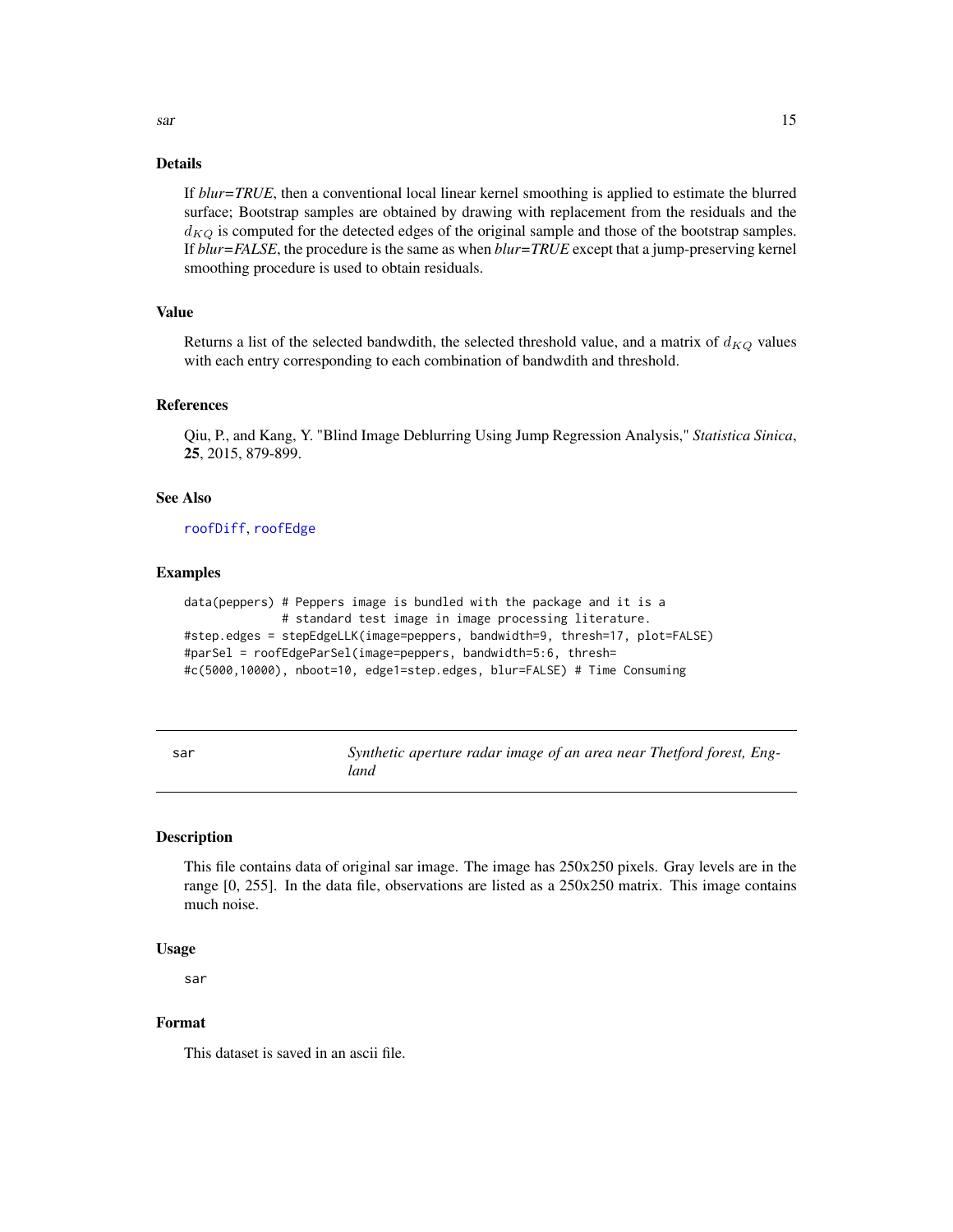#### References

This data can be downloaded from: http://peipa.essex.ac.uk/ipa/pix/books/glasbey-horgan/

<span id="page-15-1"></span>stepEdgeLC2K *Edge detection, denoising and deblurring*

#### **Description**

Detect step edges in an image using piecewise local constant kernel smoothing.

#### Usage

stepEdgeLC2K(image, bandwidth, thresh, plot)

#### Arguments

| image     | A square matrix object of size n by n, no missing value allowed.                |
|-----------|---------------------------------------------------------------------------------|
| bandwidth | A positive integer to specify the number of pixels used in the local smoothing. |
| thresh    | Threshold value used in the edge detection criterion.                           |
| plot      | If plot = TRUE, an image of detected edges is plotted.                          |

#### Details

At each pixel, the gradient is estimated by a local linear kernel smoothing procedure. Next, the local neighborhood is divided into two halves along the direction perpendicular to  $(\hat{f}_x^i, \hat{f}_y^i)$ . Then the onesided deblurring local constant kernel (LC2K) estimates are obtained in the two half neighborhoods respectively. The pixel is flagged as a step edge pixel if  $|\hat{f}_+ - \hat{f}_-| > u$ , where u is a threshold value.

#### Value

Returns a matrix of zeros and ones of the same size as image. Value one represent edge pixels and value zero represent non-edge pixels.

# References

Kang, Y., and Qiu, P., "Jump Detection in Blurred Regression Surfaces," *Technometrics*, 56, 2014, 539-550.

#### See Also

[stepEdgeLCK](#page-16-1), [stepEdgeLLK](#page-18-1), [stepEdgeLL2K](#page-17-1), [diffLC2K](#page-2-1)

```
data(sar) # SAR image is bundled with the package and it is a
          # standard test image in statistics literature.
edge = stepEdgeLC2K(image = sar, bandwidth = 4, thresh = 20)
```
<span id="page-15-0"></span>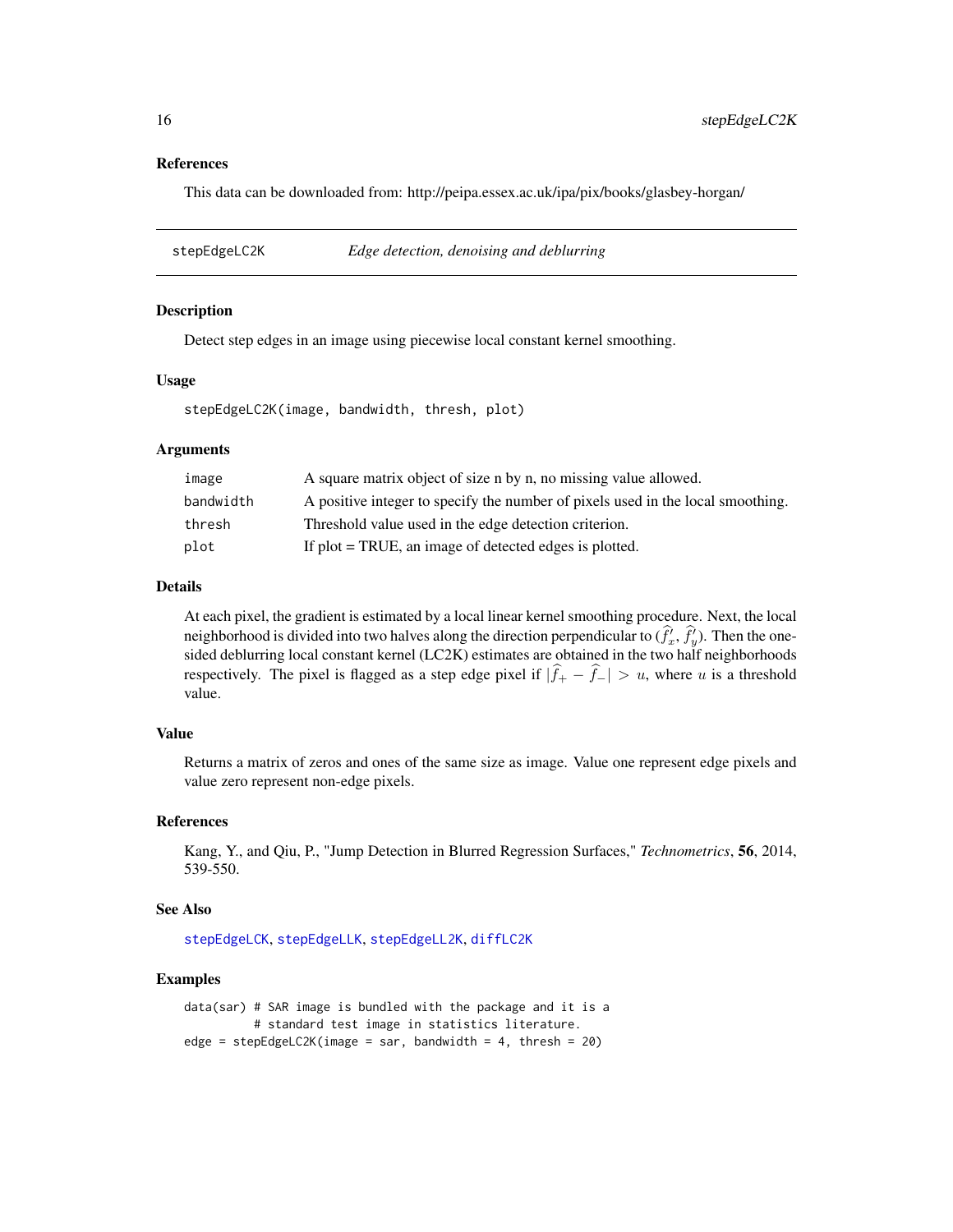<span id="page-16-1"></span><span id="page-16-0"></span>

Detect step edges in an image using piecewise local constant kernel smoothing.

# Usage

stepEdgeLCK(image, bandwidth, thresh, plot)

#### Arguments

| image     | A square matrix object of size n by n, no missing value allowed.                |
|-----------|---------------------------------------------------------------------------------|
| bandwidth | A positive integer to specify the number of pixels used in the local smoothing. |
| thresh    | Threshold value used in the edge detection criterion.                           |
| plot      | If plot = TRUE, an image of detected edges is plotted.                          |

#### Details

At each pixel, the gradient is estimated by a local linear kernel smoothing procedure. Next, the local neighborhood is divided into two halves along the direction perpendicular to  $(\hat{f}_x^i, \hat{f}_y^i)$ . Then the one- sided local constant kernel (LCK) estimates are obtained in the two half neighborhoods respectively. The pixel is flagged as a step edge pixel if  $|\hat{f}_+ - \hat{f}_-| > u$ , where u is a threshold value.

# Value

Returns a matrix of zeros and ones of the same size as image. Value one represent edge pixels and value zero represent non-edge pixels.

#### References

Kang, Y., and Qiu, P., "Jump Detection in Blurred Regression Surfaces," *Technometrics*, 56, 2014, 539-550.

# See Also

[stepEdgeLC2K](#page-15-1), [stepEdgeLLK](#page-18-1), [stepEdgeLL2K](#page-17-1), [diffLCK](#page-3-1)

```
data(sar) # SAR image is bundled with the package and it is a
          # standard test image in statistics literature.
edge = stepEdgeLCK(image = sar, bandwidth = 4, thresh = 20)
```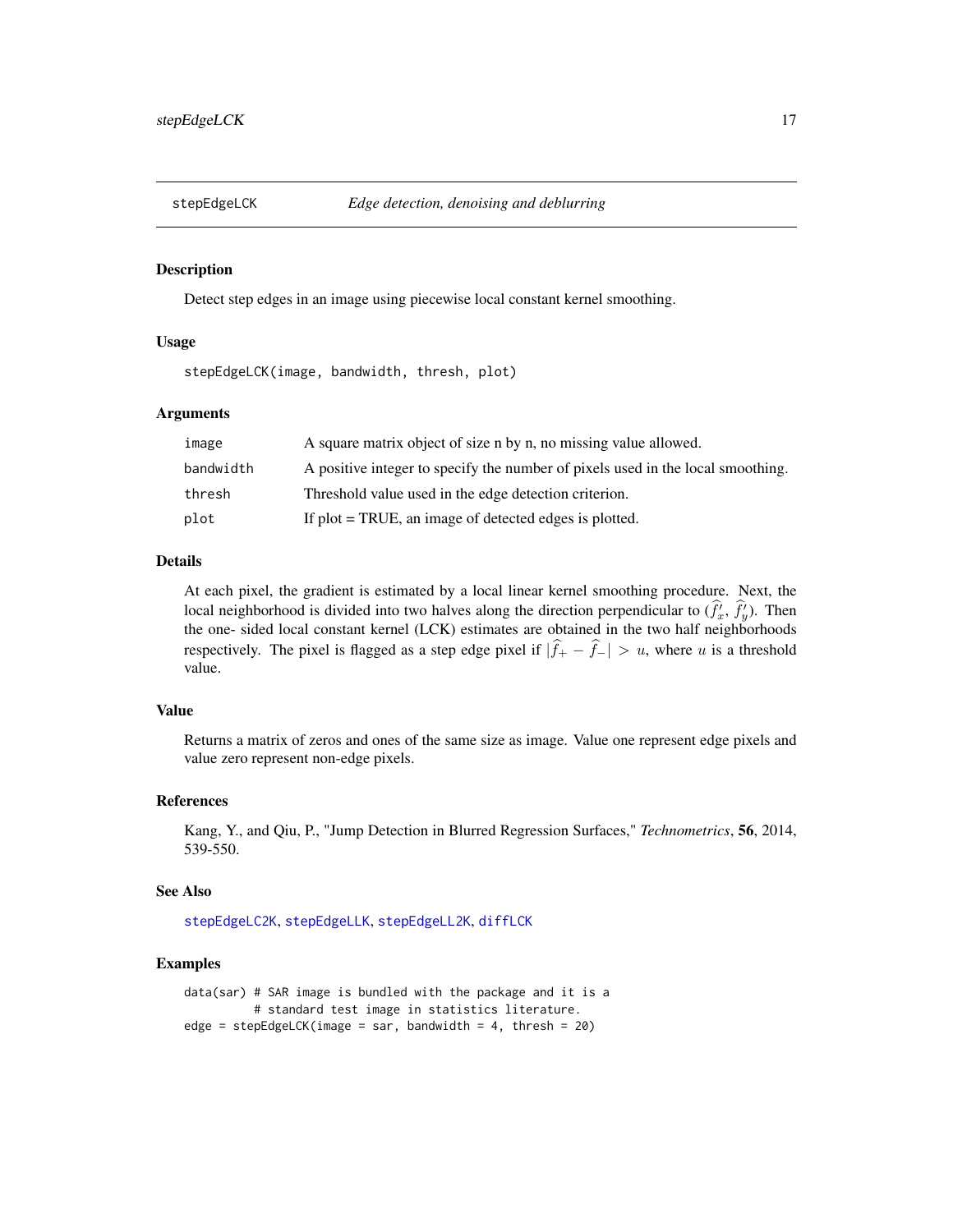<span id="page-17-1"></span><span id="page-17-0"></span>

Detect step edges in an image using piecewise local linear kernel smoothing.

# Usage

stepEdgeLL2K(image, bandwidth, thresh, plot)

#### Arguments

| image     | A square matrix object of size n by n, no missing value allowed.                |
|-----------|---------------------------------------------------------------------------------|
| bandwidth | A positive integer to specify the number of pixels used in the local smoothing. |
| thresh    | Threshold value used in the edge detection criterion.                           |
| plot      | If $plot = TRUE$ , an image of detected edges is plotted.                       |

#### Details

At each pixel, the gradient is estimated by a local linear kernel smoothing procedure. Next, the local neighborhood is divided into two halves along the direction perpendicular to  $(\hat{f}_x^i, \hat{f}_y^j)$ . Then the onesided deblurring local linear kernel (LL2K) estimates are obtained in the two half neighborhoods respectively. The pixel is flagged as a step edge pixel if  $|f_{+} - f_{-}| > u$ , where u is a threshold value.

# Value

Returns a matrix of zeros and ones of the same size as image. Value one represent edge pixels and value zero represent non-edge pixels.

#### References

Kang, Y., and Qiu, P., "Jump Detection in Blurred Regression Surfaces," *Technometrics*, 56, 2014, 539-550.

# See Also

[stepEdgeLCK](#page-16-1), [stepEdgeLLK](#page-18-1), [stepEdgeLC2K](#page-15-1), [diffLL2K](#page-4-1)

```
data(sar) # SAR image is bundled with the package and it is a
          # standard test image in statistics literature.
edge = stepEdgeLL2K(image = sar, bandwidth = 6, thresh = 20)
```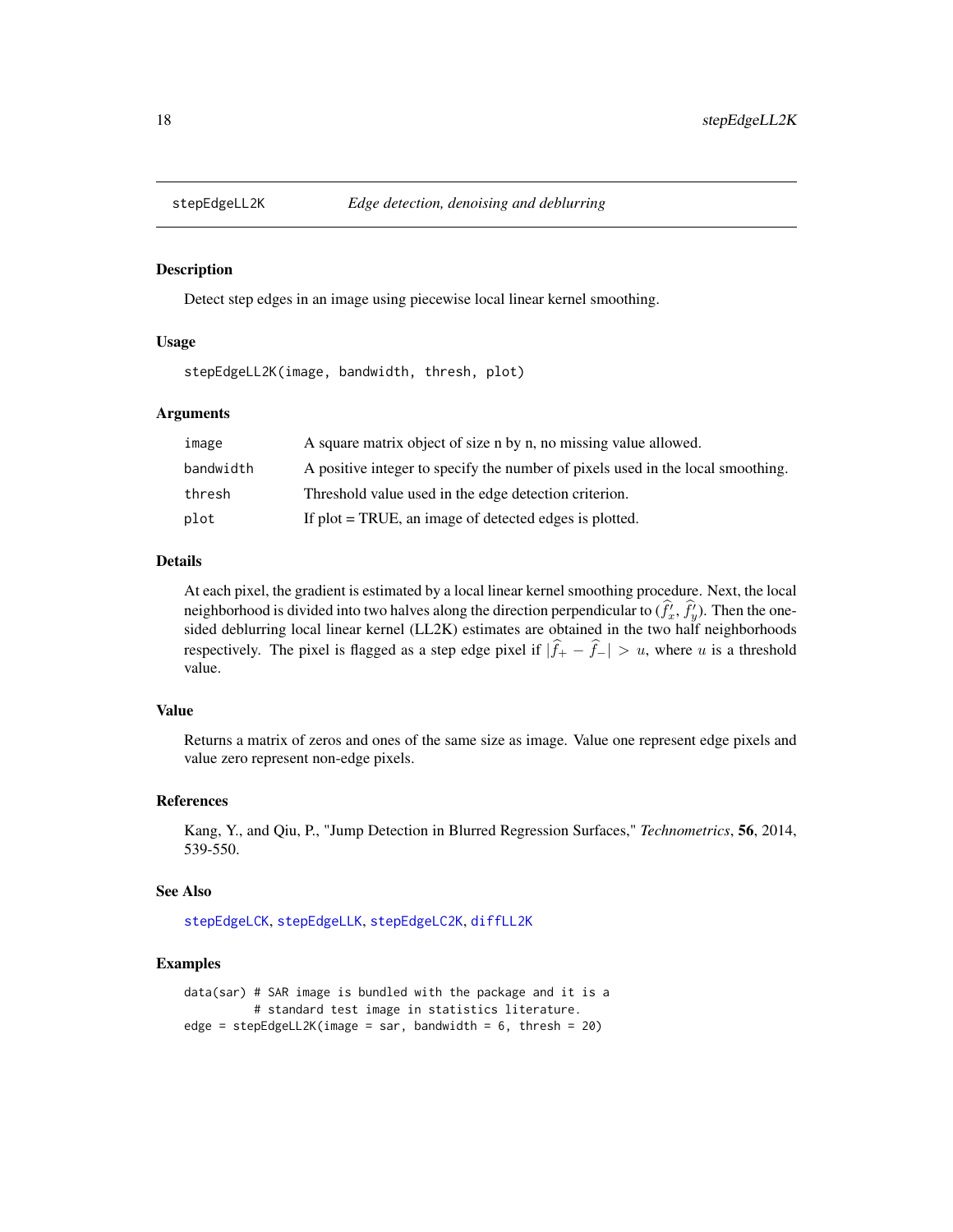<span id="page-18-1"></span><span id="page-18-0"></span>

Detect step edges in an image using piecewise local linear kernel smoothing.

#### Usage

stepEdgeLLK(image, bandwidth, thresh, plot)

# Arguments

| image     | A square matrix object of size n by n, no missing value allowed.                |
|-----------|---------------------------------------------------------------------------------|
| bandwidth | A positive integer to specify the number of pixels used in the local smoothing. |
| thresh    | Threshold value used in the edge detection criterion.                           |
| plot      | If plot = TRUE, an image of detected edges is plotted.                          |

#### Details

At each pixel, the gradient is estimated by a local linear kernel smoothing procedure. Next, the local neighborhood is divided into two halves along the direction perpendicular to  $(\hat{f}_x^i, \hat{f}_y^j)$ . Then the onesided local linear kernel (LLK) estimates are obtained in the two half neighborhoods respectively. The pixel is flagged as a step edge pixel if  $|\hat{f}_+ - \hat{f}_-| > u$ , where u is a threshold value.

# Value

Returns a matrix of zeros and ones of the same size as image. Value one represent edge pixels and value zero represent non-edge pixels.

# References

Kang, Y., and Qiu, P., "Jump Detection in Blurred Regression Surfaces," *Technometrics*, 56, 2014, 539-550.

#### See Also

[stepEdgeLCK](#page-16-1), [stepEdgeLC2K](#page-15-1), [stepEdgeLL2K](#page-17-1), [diffLLK](#page-5-1)

```
data(sar) # SAR image is bundled with the package and it is a
          # standard test image in statistics literature.
edge = stepEdgeLLK(image = sar, bandwidth = 9, thresh = 17)
```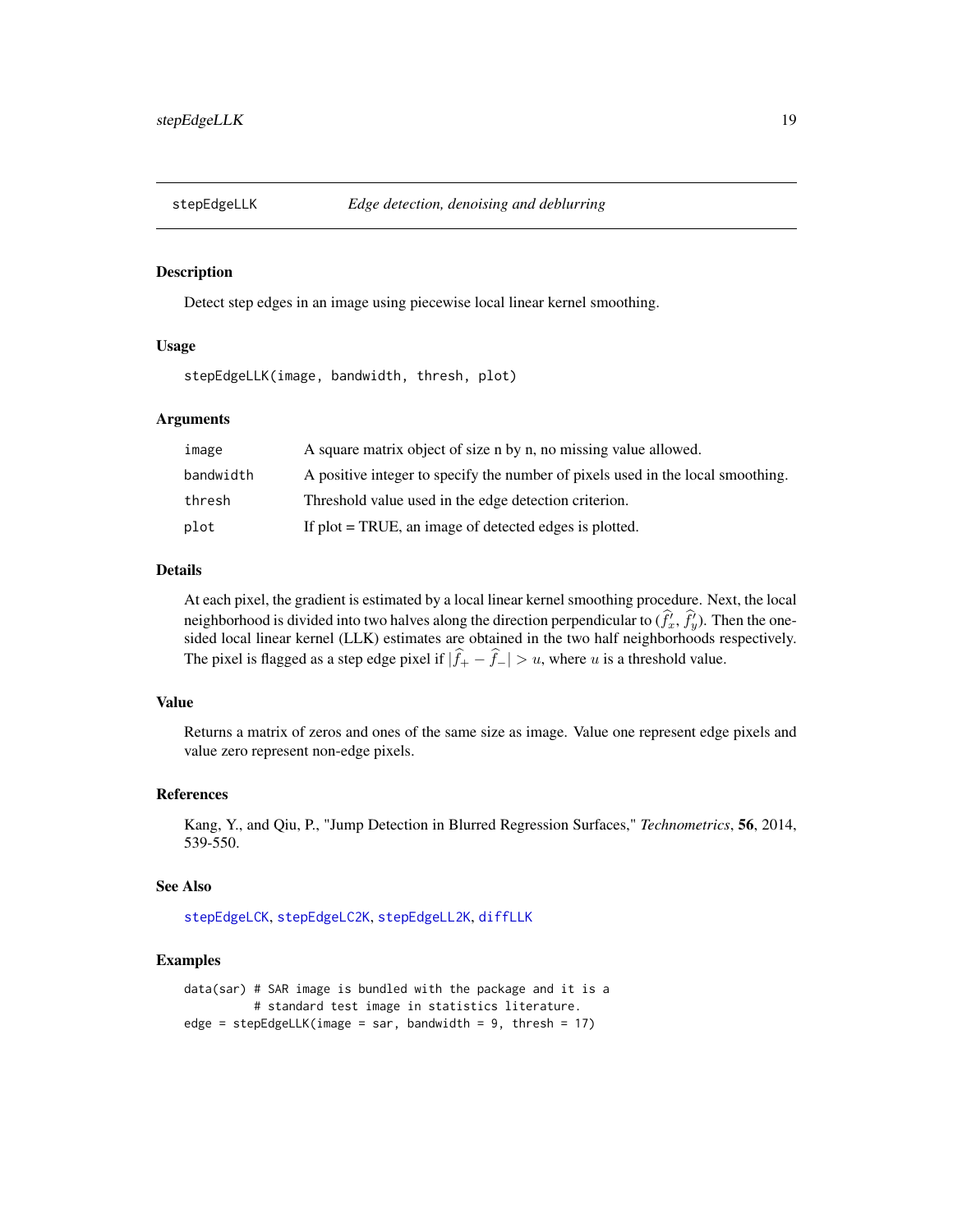<span id="page-19-1"></span><span id="page-19-0"></span>stepEdgeParSelLC2K *edge detection, parameter selection*

#### Description

Select bandwidth and threshold value for LC2K edge detector using bootstrap procedure

# Usage

stepEdgeParSelLC2K(image, bandwidth, thresh, nboot)

#### Arguments

| image     | A square matrix object of size n by n, no missing value allowed.                                                                        |
|-----------|-----------------------------------------------------------------------------------------------------------------------------------------|
| bandwidth | Positive integers to specify the number of pixels used in the local smoothing.<br>These are the bandwidth parameters to be chosen from. |
| thresh    | Threshold values to be chosen from.                                                                                                     |
| nboot     | Number of bootstrap samples.                                                                                                            |

#### Details

A jump-preserving local linear kernel smoothing is applied to estimate the discontinuous regression surface; Bootstrap samples are obtained by drawing with replacement from the residuals and the  $d_{KQ}$  is computed for the detected edges of the original sample and those of the bootstrap samples.

# Value

Returns a list of the selected bandwdith, the selected threshold value, and a matrix of  $d_{KQ}$  values with each entry corresponding to each combination of bandwdith and threshold.

#### References

Kang, Y., and Qiu, P., "Jump Detection in Blurred Regression Surfaces," *Technometrics*, 56, 2014, 539-550.

#### See Also

[stepEdgeParSelLCK](#page-20-1), [stepEdgeParSelLLK](#page-22-1), [stepEdgeParSelLL2K](#page-21-1), [stepEdgeLC2K](#page-15-1)

```
data(sar) # SAR image is bundled with the package and it is a
          # standard test image in statistics literature.
#parSel = stepEdgeParSelLC2K(image=sar, bandwidth=4:5, thresh=
#19:20, nboot=10) # Time consuming
```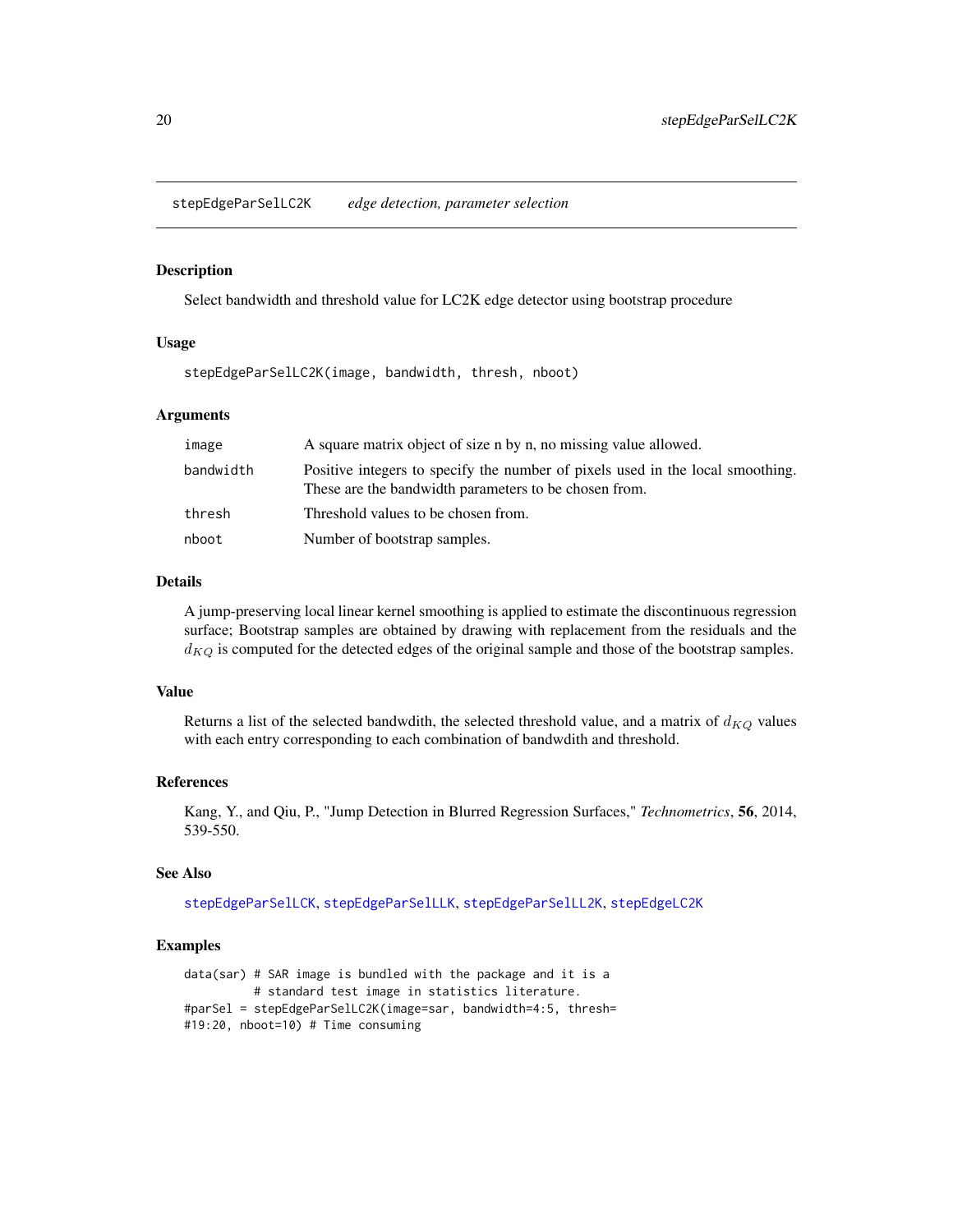<span id="page-20-1"></span><span id="page-20-0"></span>stepEdgeParSelLCK *edge detection, parameter selection*

#### Description

Select bandwidth and threshold value for LCK edge detector using bootstrap procedure

# Usage

stepEdgeParSelLCK(image, bandwidth, thresh, nboot)

# Arguments

| image     | A square matrix object of size n by n, no missing value allowed.                                                                    |
|-----------|-------------------------------------------------------------------------------------------------------------------------------------|
| bandwidth | Positive integers to specify the number of pixels used in the local smoothing.<br>These are bandwidth parameters to be chosen from. |
| thresh    | Threshold values to be chosen from.                                                                                                 |
| nboot     | Number of bootstrap samples.                                                                                                        |

#### Details

A jump-preserving local linear kernel smoothing is applied to estimate the discontinuous regression surface; Bootstrap samples are obtained by drawing with replacement from the residuals and the  $d_{KQ}$  is computed for the detected edges of the original sample and those of the bootstrap samples.

# Value

Returns a list of the selected bandwdith, the selected threshold value, and a matrix of  $d_{KQ}$  values with each entry corresponding to each combination of bandwdith and threshold.

#### References

Kang, Y., and Qiu, P., "Jump Detection in Blurred Regression Surfaces," *Technometrics*, 56, 2014, 539-550.

#### See Also

[stepEdgeParSelLC2K](#page-19-1), [stepEdgeParSelLLK](#page-22-1), [stepEdgeParSelLL2K](#page-21-1), [stepEdgeLCK](#page-16-1)

```
data(sar) # SAR image is bundled with the package and it is a
          # standard test image in statistics literature.
#parSel = stepEdgeParSelLCK(image=sar, bandwidth=4:5, thresh=
#19:20, nboot=10) # Time consuming
```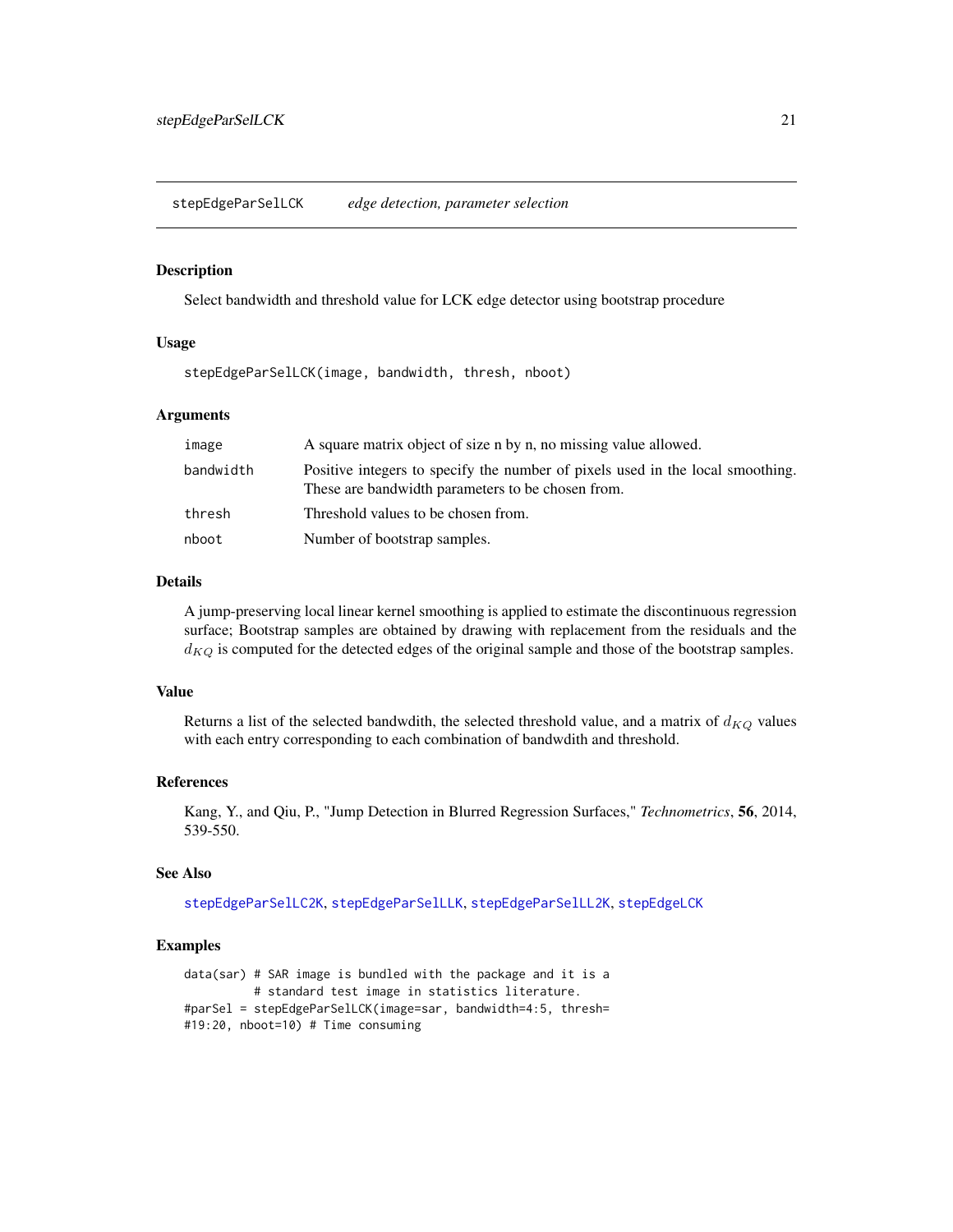<span id="page-21-1"></span><span id="page-21-0"></span>stepEdgeParSelLL2K *edge detection, parameter selection*

#### Description

Select threshold value for LL2K edge detector using bootstrap procedure

# Usage

stepEdgeParSelLL2K(image, bandwidth, thresh, nboot)

#### Arguments

| image     | A square matrix object of size n by n, no missing value allowed.                                                                        |
|-----------|-----------------------------------------------------------------------------------------------------------------------------------------|
| bandwidth | Positive integers to specify the number of pixels used in the local smoothing.<br>These are the bandwidth parameters to be chosen from. |
| thresh    | Threshold values to be chosen from.                                                                                                     |
| nboot     | Number of bootstrap samples.                                                                                                            |

#### Details

A jump-preserving local linear kernel smoothing is applied to estimate the discontinuous regression surface; Bootstrap samples are obtained by drawing with replacement from the residuals and the  $d_{KQ}$  is computed for the detected edges of the original sample and those of the bootstrap samples.

# Value

Returns a list of the selected bandwdith, the selected threshold value, and a matrix of  $d_{KQ}$  values with each entry corresponding to each combination of bandwdith and threshold.

#### References

Kang, Y., and Qiu, P., "Jump Detection in Blurred Regression Surfaces," *Technometrics*, 56, 2014, 539-550.

#### See Also

[stepEdgeParSelLCK](#page-20-1), [stepEdgeParSelLLK](#page-22-1), [stepEdgeParSelLC2K](#page-19-1), [stepEdgeLL2K](#page-17-1)

```
data(sar) # SAR image is bundled with the package and it is a
          # standard test image in statistics literature.
#parSel = stepEdgeParSelLL2K(image=sar, bandwidth=5:6, thresh=
#20:21, nboot = 10) # Time consuming
```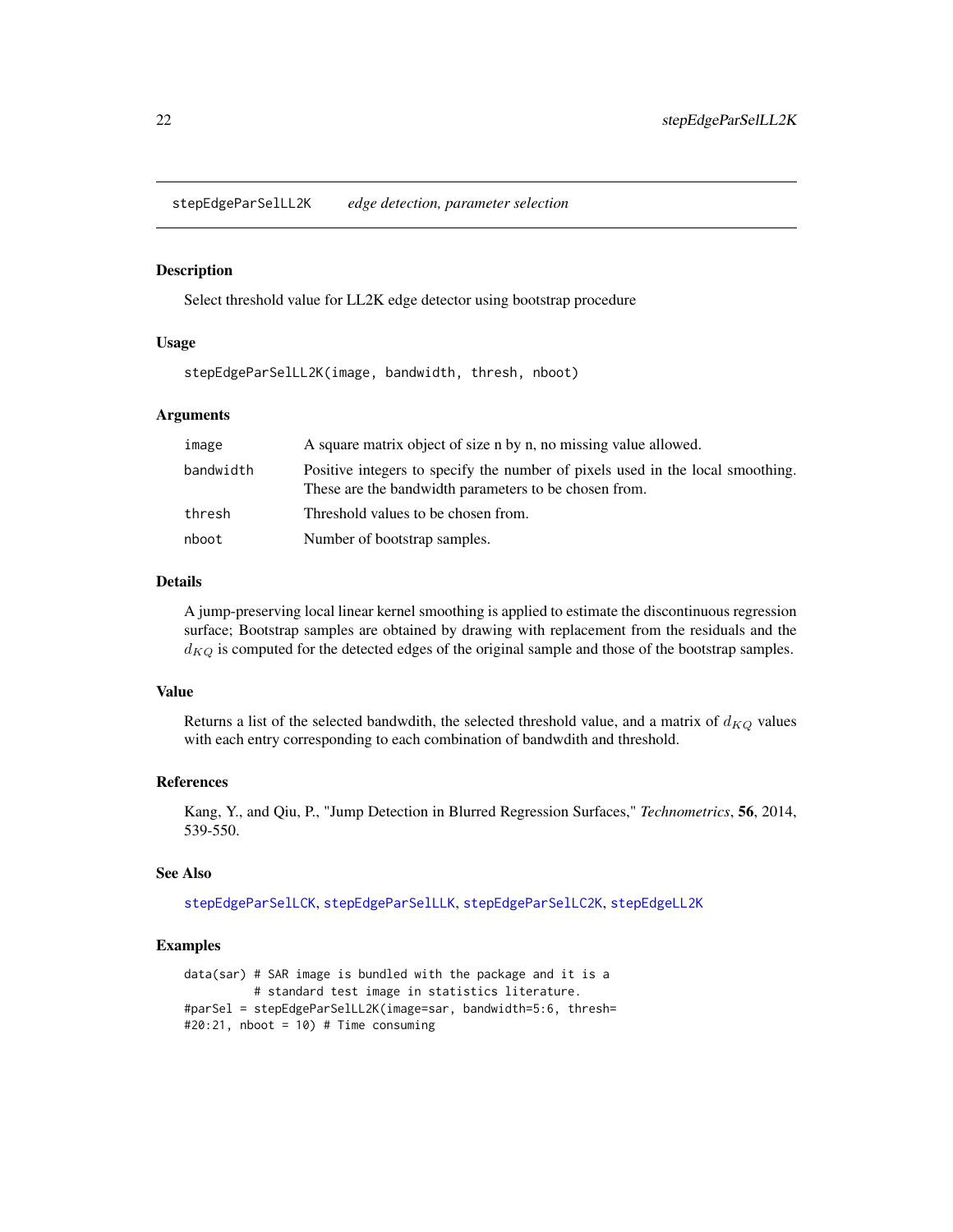<span id="page-22-1"></span><span id="page-22-0"></span>stepEdgeParSelLLK *edge detection, parameter selection*

#### Description

Select threshold value for LLK edge detector using bootstrap procedure

# Usage

stepEdgeParSelLLK(image, bandwidth, thresh, nboot)

# Arguments

| image     | A square matrix object of size n by n, no missing value allowed.                                                                        |
|-----------|-----------------------------------------------------------------------------------------------------------------------------------------|
| bandwidth | Positive integers to specify the number of pixels used in the local smoothing.<br>These are the bandwidth parameters to be chosen from. |
| thresh    | Threshold values to be chosen from.                                                                                                     |
| nboot     | Number of bootstrap samples.                                                                                                            |

#### Details

A jump-preserving local linear kernel smoothing is applied to estimate the discontinuous regression surface; Bootstrap samples are obtained by drawing with replacement from the residuals and the  $d_{KQ}$  is computed for the detected edges of the original sample and those of the bootstrap samples.

# Value

Returns a list of the selected bandwdith, the selected threshold value, and a matrix of  $d_{KQ}$  values with each entry corresponding to each combination of bandwdith and threshold.

#### References

Kang, Y., and Qiu, P., "Jump Detection in Blurred Regression Surfaces," *Technometrics*, 56, 2014, 539-550.

#### See Also

[stepEdgeParSelLCK](#page-20-1), [stepEdgeParSelLC2K](#page-19-1), [stepEdgeParSelLL2K](#page-21-1), [stepEdgeLLK](#page-18-1)

```
data(sar) # SAR image is bundled with the package and it is a
          # standard test image in statistics literature.
#parSel = stepEdgeParSelLLK(image=sar, bandwidth=c(5,9), thresh=
#c(17,21), nboot=10) # Time consuming
```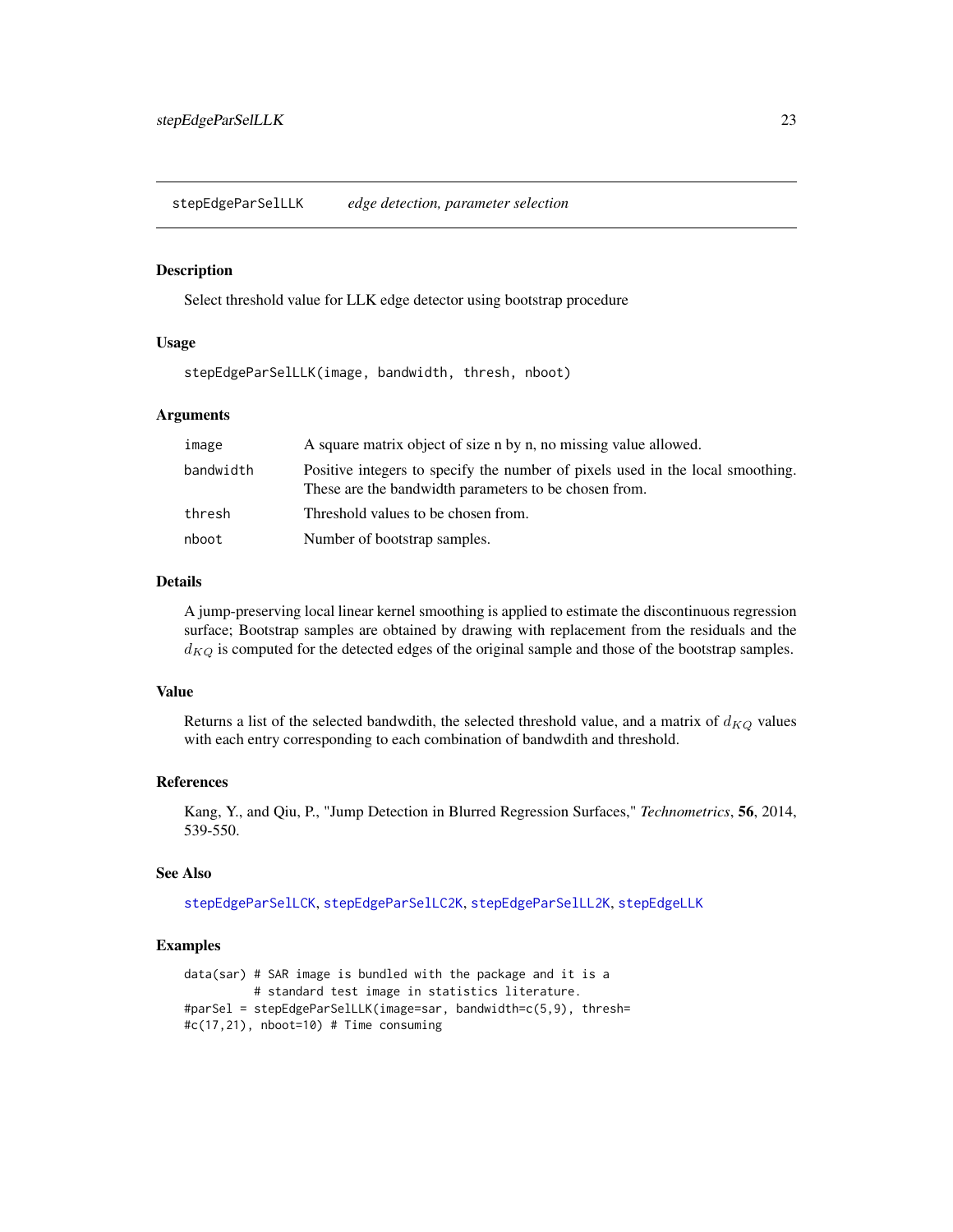<span id="page-23-1"></span><span id="page-23-0"></span>

Estimate surface using local pixel clustering and kernel smoothing. Bandwidth is specified by user.

#### Usage

```
surfaceCluster(image, bandwidth, sig.level,
blur = FALSE, plot = FALSE)
```
# Arguments

| image     | A square matrix object of size n by n, no missing value allowed.                                                                                                                    |
|-----------|-------------------------------------------------------------------------------------------------------------------------------------------------------------------------------------|
| bandwidth | A positive integer that specifies the number of pixels used in the local smoothing.                                                                                                 |
| sig.level | Specifies the significance level of the hypothesis test deciding to cluster pixels<br>or not.                                                                                       |
| blur      | If blur $=$ TRUE, besides a conventional 2-D kernel function, a univariate in-<br>creasing kernel function is used in the local kernel smoothing to address the<br>issue with blur. |
| plot      | If $plot = TRUE$ , the image of the fitted surface is plotted                                                                                                                       |

#### Value

Returns a list. 'estImg' is the restored image. 'sigma2' is the estimated second moment of the random error. 'mmt4' is the estimated fourth moment of the random error.

# References

Kang, Y., Mukherjee, P.S., and Qiu, P., "Efficient Blind Image Deblurring Using Nonparametric Regression and Local Pixel Clustering", *Computational Statistics and Data Analysis*, submitted.

#### See Also

[JPLLK\\_surface](#page-7-1), [threeStage](#page-24-1)

```
data(brain)
fit = surfaceCluster(image=brain, bandwidth=4, sig.level=.995,
blur=TRUE)
```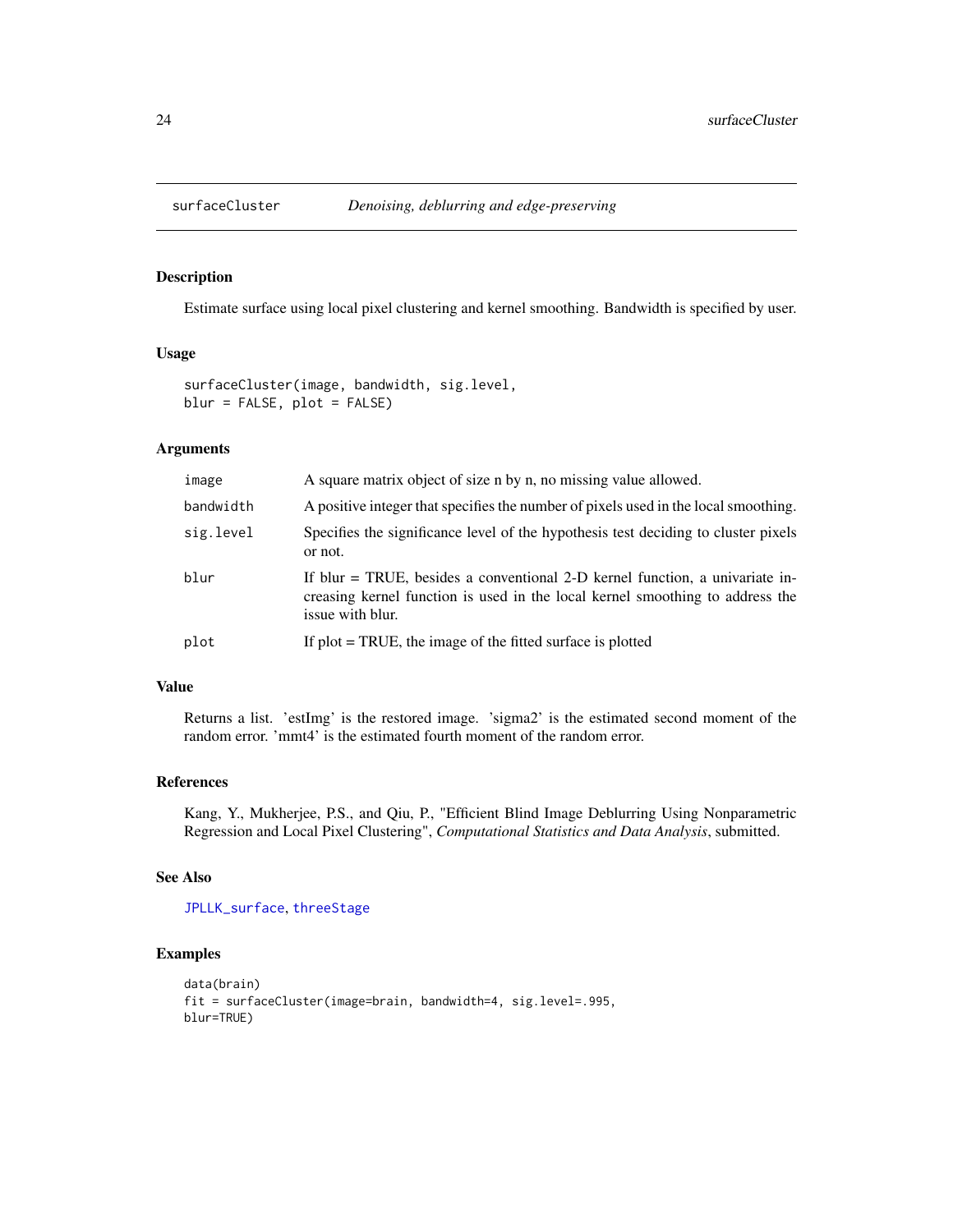<span id="page-24-1"></span><span id="page-24-0"></span>

Estimate surface using local smoothing and fitting principal component line. Bandwidth is specified by user.

#### Usage

```
threeStage(image, bandwidth, edge1, edge2,
blur = FALSE, plot = FALSE)
```
# Arguments

| image     | A square matrix object of size n by n, no missing value allowed.                                                                                                                    |
|-----------|-------------------------------------------------------------------------------------------------------------------------------------------------------------------------------------|
| bandwidth | A positive integer that specifies the number of pixels used in the local smoothing.                                                                                                 |
| edge1     | A matrix of 0 and 1 of the same size as image represents detected step edge<br>pixels                                                                                               |
| edge2     | A matrix of 0 and 1 of the same size as image represents detected roof/valley<br>edge pixels                                                                                        |
| blur      | If blur $=$ TRUE, besides a conventional 2-D kernel function, a univariate in-<br>creasing kernel function is used in the local kernel smoothing to address the<br>issue with blur. |
| plot      | If $plot = TRUE$ , the image of the fitted surface is plotted                                                                                                                       |
|           |                                                                                                                                                                                     |

# Details

At each pixel, if there are step edges detected in the local neighborhood, a principal component line is fitted through the detected edge pixels to approximate the step edge locally and then the regression surface is estimated by a local constant kernel smoothing procedure using only the pixels on one side of the principal component line. If there are no step edges but roof/valley edges detected in the local neighborhood, the same procedure is followed except that the principal component line to fitted through the detected roof/valley edge pixels. In cases when there is either no step edges or roof/valley edges detected in the neighborhood, the regression surface at the pixel is estimated by the conventional local linear kernel smoothing procedure.

#### Value

Returns the restored image, which is represented by a matrix

# References

Qiu, P., and Kang, Y. "Blind Image Deblurring Using Jump Regression Analysis," *Statistica Sinica*, 25, 2015, 879-899.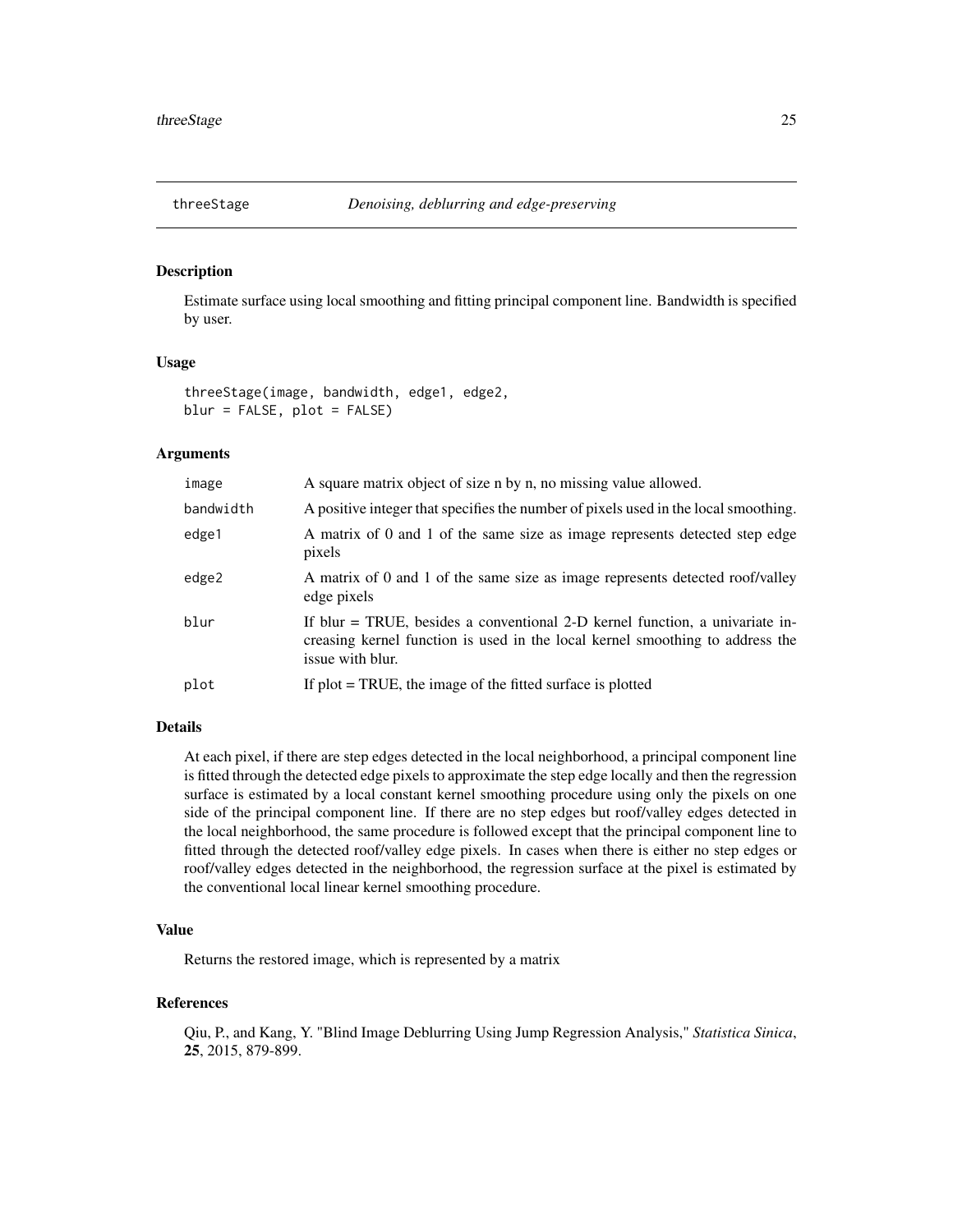# See Also

[JPLLK\\_surface](#page-7-1), [surfaceCluster](#page-23-1)

#### Examples

```
data(sar)
stepEdge = stepEdgeLCK(sar, bandwidth=4, thresh=20)
stepEdge1 = modify2(bandwidth=4, stepEdge)
fit = threeStage(image=sar, bandwidth=4, edge1=
stepEdge1, edge2=array(0, rep(ncol(sar), 2)))
```
threeStageParSel *image denoising/deblurring, bandwidth selection, bootstrap*

# Description

Select the bandwidth value for the image restoration method implemented in the function threeStage

#### Usage

threeStageParSel(image, bandwidth, edge1, edge2, nboot, blur=FALSE)

#### Arguments

| image     | A square matrix object of size n by n, no missing value allowed.                                                                                                                                                |
|-----------|-----------------------------------------------------------------------------------------------------------------------------------------------------------------------------------------------------------------|
| bandwidth | Bandwidth values to be chosen from. Each of these values need to be an positive<br>integer which specifies the number of pixels used in the local smoothing.                                                    |
| edge1     | A matrix of 0 and 1 of the same size as image represents detected step edge<br>pixels.                                                                                                                          |
| edge2     | A matrix of 0 and 1 of the same size as image represents detected roof/valley<br>edge pixels.                                                                                                                   |
| nboot     | Required when blur is TRUE. Unused when blur is FALSE. An positive inte-<br>ger to specify the number of bootstraps to perform. See Qiu and Kang (2015)<br>Statistica Sinica for details.                       |
| blur      | TRUE if the image contains blur, FALSE otherwise. If TRUE, the hybrid se-<br>lection method proposed in Qiu and Kang (2015) Statistica Sinica is used. If<br>FALSE, the leave-one-out cross validation is used. |

# Value

Returns a list of the selected bandwdith, and a matrix of CV values with each entry corresponding to each choice of bandwdith.

# References

Qiu, P., and Kang, Y. "Blind Image Deblurring Using Jump Regression Analysis," *Statistica Sinica*, 25, 2015, 879-899.

<span id="page-25-0"></span>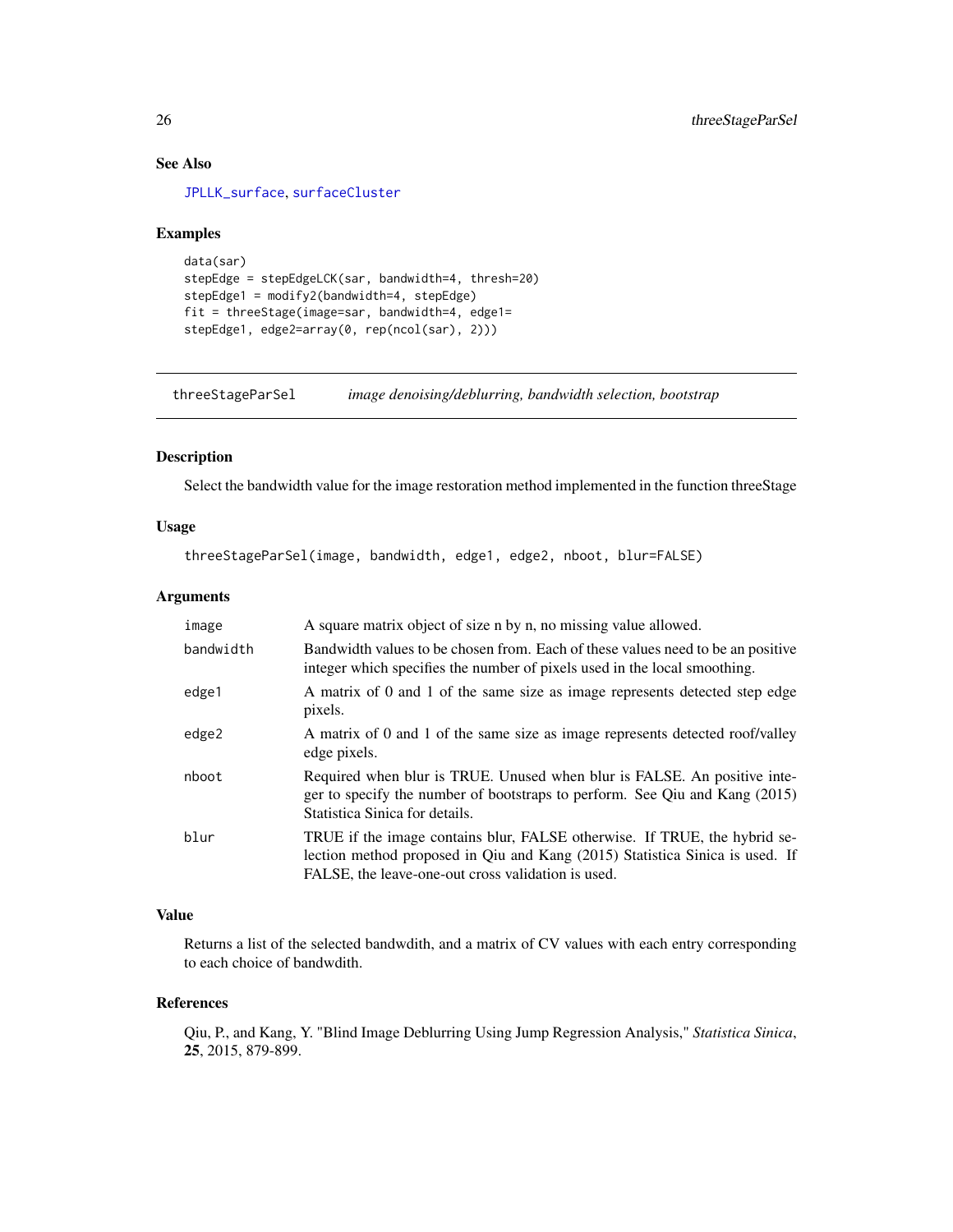# threeStageParSel 27

```
data(peppers) # Peppers image is bundled with the package and it is a
         # standard test image in image processing literature.
# Not run
#step.edges = stepEdgeLLK(peppers, 9, 17) # Step edge detection
#roof.edges = roofEdge(peppers, 6, 3000, edge1=step.edges) # Roof edge detection
#parSel = threeStageParSel(image=peppers, edge1=step.edges,
#edge2=roof.edges, bandwidth=4:5) # Time consuming
```